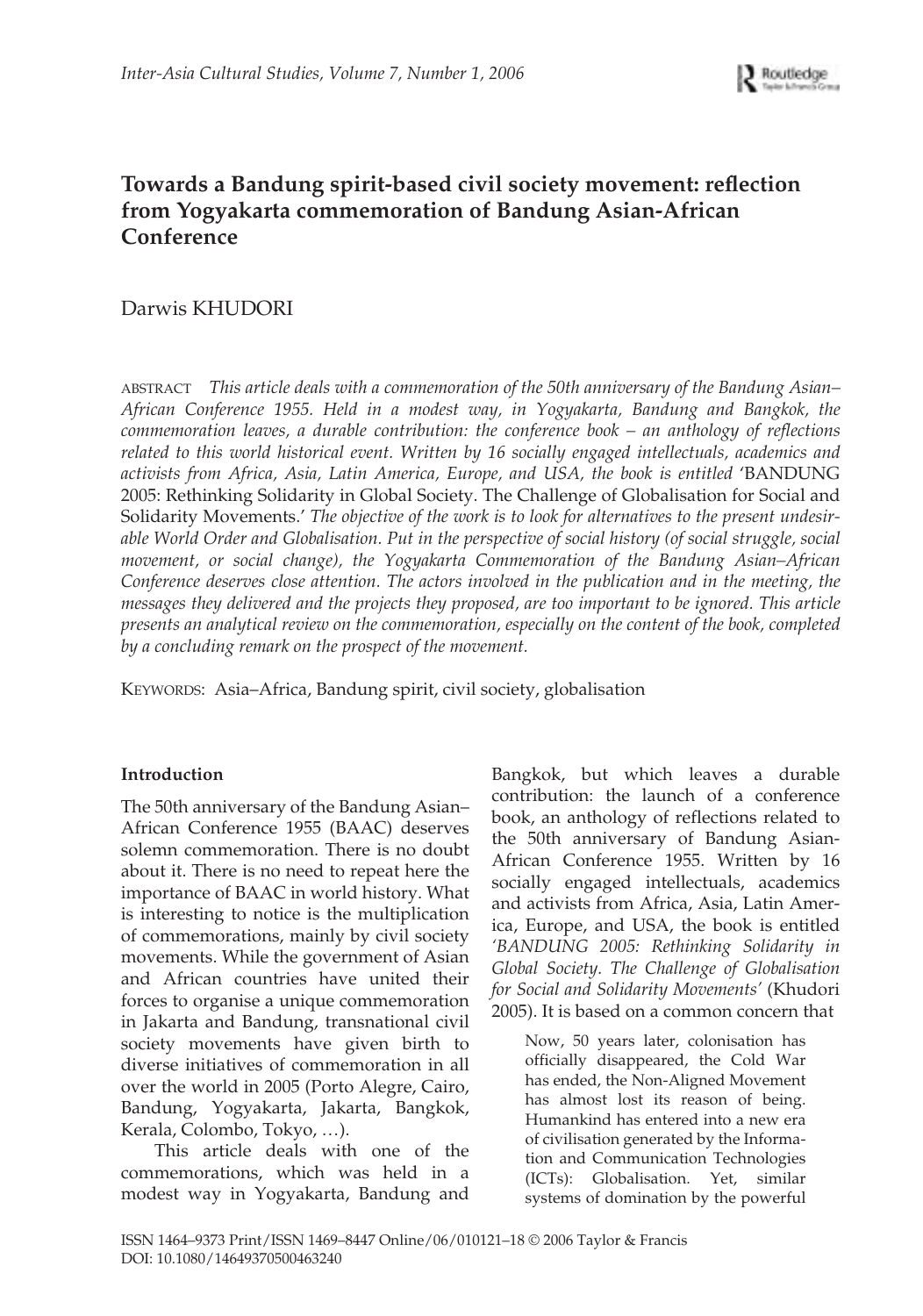in the world order persist, wars continue to threaten humanity and injustice has appeared in more sophisticated forms and larger dimensions. Where is our world going? Is a better world still possible? Is there any alternative to the present course of globalisation? (Khudori 2005: x)

The words '50 years later' refer to the Bandung Spirit expressed in 1955 by the African and Asian Countries, which can be summarised as 'a call for peaceful coexistence, for independence from the hegemony of any superpower and for the creation of solidarities related to disadvantaged peoples.' (Khudori 2005: ix). The objective of the work is to look for alternatives to the present undesirable World Order and Globalisation.

Put in the perspective of social history (of social struggle, social movement, or social change), the Yogyakarta Commemoration of the Bandung Asian–African Conference deserves close attention. The actors involved in the publication and in the meeting, the messages they delivered and the projects they proposed, are too important to be ignored. An analytical review on the commemoration, especially on the content of the book, would be useful for the enrichment of social sciences, but also for the improvement of social movement in general and for the follow-up of the event itself in particular.

If we accept the rough definition of Social Movement, which is a collective effort aimed at either changing or preserving some aspects of a social system, the working group involved in Yogyakarta Commemoration raises a question of whether it can be identified or analysed as a social movement. If yes, what is its prospect?

To answer those questions, the classical work of Alain Touraine, which identified a social movement according to three principles: *identity*, *opposition*, and *totality*, <sup>1</sup> can be useful. Based on these principles, the characteristics of the Yogyakarta Working Group can be identified through the following questions. Who are they? What is their identity or what is the common reference of their actions? Who is their adversary? What is the point of their opposition? What kind of situation do they criticize? What alternatives do they propose? What is their concept of World Order? What kind of change do they wish to introduce? How do they translate their concept into reality? What is their project? What programmes and actions do they put into their agenda?

Those are the questions guiding the direction of this article.

### **International networks for alternatives**

The actors involved in the Yogyakarta Commemoration did not get together by chance. They have progressively formed a working group, over more than a year, for the commemoration of BAAC. Seen from their involvement in the Yogyakarta Commemoration, they can be distinguished into several groups: the Steering Committee members, the authors, the speakers, the Organising Committee members, the simple participants of the conference,… Not all the Steering Committee members participate in the book and not all the authors belong to the Steering Committee. Not all the authors were present in the conference and not all the speakers of the conference are authors of the book. For the sake of reliability, this article concerns only the authors of the book. They came from five sources more or less internationally known for their work on alternatives to globalisation.

First, the networks of TWF (Third World Forum), CETRI (Centre Tricontinental) and WFA (World Forum for Alternative) led by Samir Amin and François Houtart. There are two authors and two collectives from this network: Bernard Founou-Tchuigoua (Cameroon/Senegal), Nirmal Kumar Chandra (India), AAPSO (Afro-Asian People's Solidarity Organization, Egypt), and AIPSO (All India Peace and Solidarity Organisation, India).

Second, the network of SEIN (Socially Engaged Interfaith Network) led by spiritual and religious thinkers and leaders such as Sulak Sivaraksa, Chandra Muzaffar, Abdurrahman Wahid, and Wolfgang R.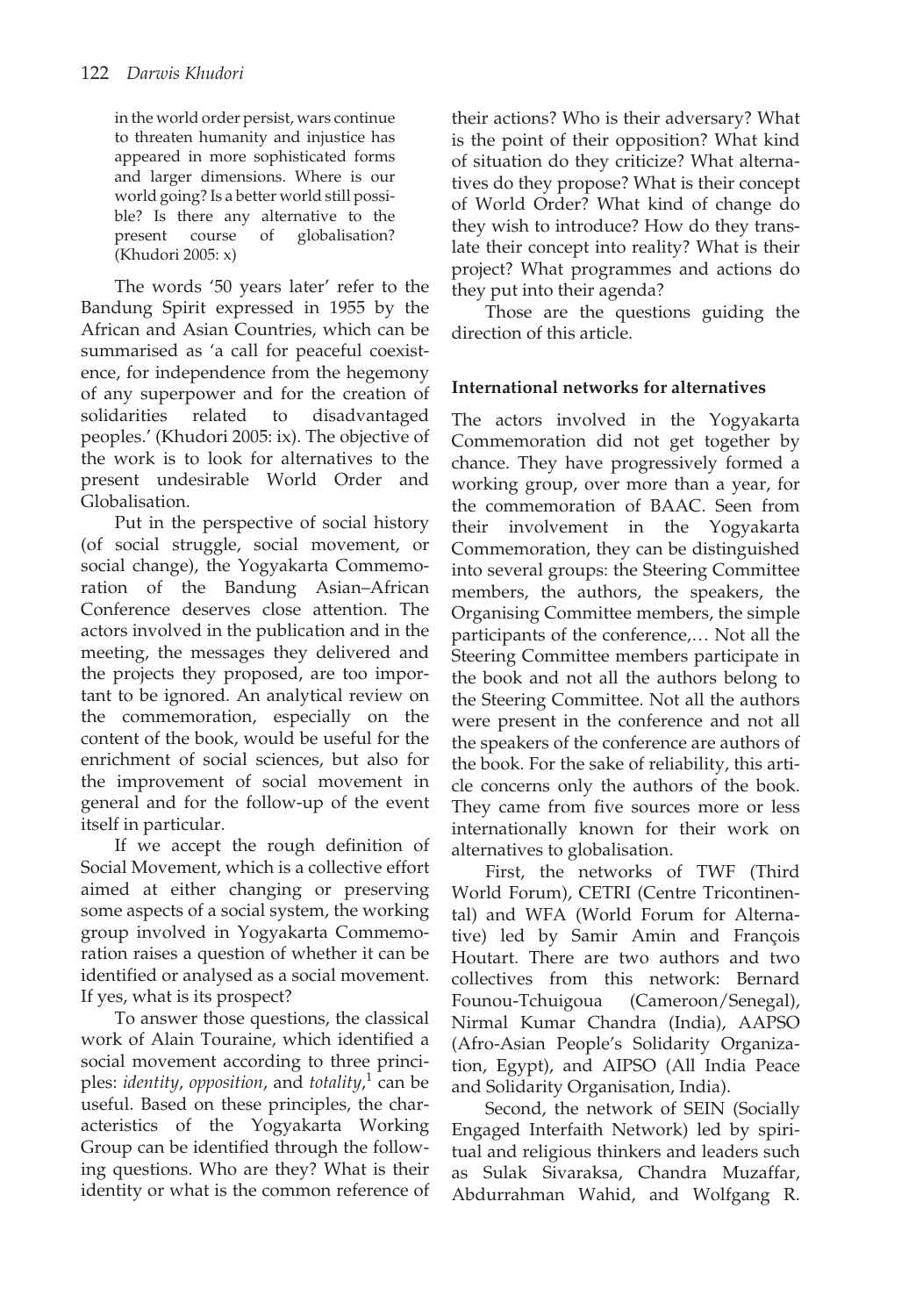Schmidt. Two authors came from this network: Majid Tehranian (Iran/USA) and Wolfgang R. Schmidt (Germany).

Third, the network of the Nagoya Workshop (on Spirituality-based Social Movements facing Globalisation) initiated and coordinated by Darwis Khudori. This network is represented by eight authors: Bernadette Andreosso-O'Callaghan (France/Ireland), Darwis Khudori (Indonesia/France), Jean-Pascal Bassino (France/ Japan), John Lannon (Ireland), Kaarina Kailo (Finland), Parichart Suwanbubbha (Thailand), Patricia Morales (Argentina/ Netherlands) and Yukio Kamino (Japan).

Fourth, the network of the Centre International Lebret-IRFED (International Network for Dialogue and Development) led by Sergio Regazzoni and Yves Berthelot. This network contributed two authors: Boutros Labaki (Lebanon/Italy) and Yves Berthelot (France).

Fifth, the independent source. Two authors were invited to join in the publication for special reason. The first is Hersri Setiawan (Netherlands/Indonesia) for his testimony as an actor of BAAC and of the cultural policy set up by the 'Bandung Countries'. The other is Pierre Rousset (France) for his role in WSF (World Social Forum).

## **Bandung Spirit**

Although the authors work together in the framework of commemoration of BAAC, not all of them evoke the relevance of the Bandung Spirit for the present era of Globalisation in their essays. This is understandable since the relevance seems evident and the collective work is oriented toward an alternative instead of a review of the past. Some of them however do evoke the Bandung Spirit. In general, the Bandung Spirit is associated with the struggle against the domination by the powerful over the weak in the world order, a fact denounced by BAAC 1955 that continues to function today.

For Hersri Setiawan,<sup>2</sup> for example, economic globalisation at present is nothing else than a new form of capitalism (Setiawan 2005: 8). For him, the Bandung Spirit is the spirit of anti-capitalism. 'In order to establish the bastion of defence required in resisting the domination of foreign and global capital, national sovereignty must be strengthened. The Flame of Bandung is actually still burning. How to re-ignite the flame is the question we are now facing' (Setiawan 2005: 12).

Some essays notice that the conditions denounced by the Bandung leaders in 1955 continue to exist today. AIPSO, for example, quotes Sukarno who warned in his speech: 'I beg of you do not think of colonialism only in the classic form.… Colonialism has also its modern dress, in the form of economic control, intellectual control, actual physical control by a small and alien community within a nation. It is a skilful and determined enemy, and it appears in many guises .... Wherever, whenever and however it appears, colonialism is an evil thing, which must be eradicated from the earth' (AIPSO 2005: 14–15). This, according to AIPSO, is a prescient description of neocolonialism, and would accurately describe the occupation in Iraq and Palestine (AIPSO 2005: 15). Another point related to colonialism is the ideological imposition denounced by Nehru as 'most degrading and humiliating to any self-respecting people or nation' (AIPSO 2005: 16). Today, AIPSO notices, ideological impositions ranging from particular Western-oriented notions of democracy and human rights to neo-liberal economic reform are widespread and so are ideological justifications for illegal international acts ranging from the invasion of Afghanistan, the occupation of Iraq and Palestine, and the threats against Syria and Iran, to cite just a few instances (AIPSO 2005: 16).

For AIPSO, Bandung is significant today because its core concerns remain and, in the absence of a countervailing political bloc in the form of the erstwhile socialist bloc, are if anything more important. Neo-colonialism is a major threat. The flagrant US-backed attempt to overthrow President Hugo Chavez of Venezuela is just a recent example. This is based on a strident ideological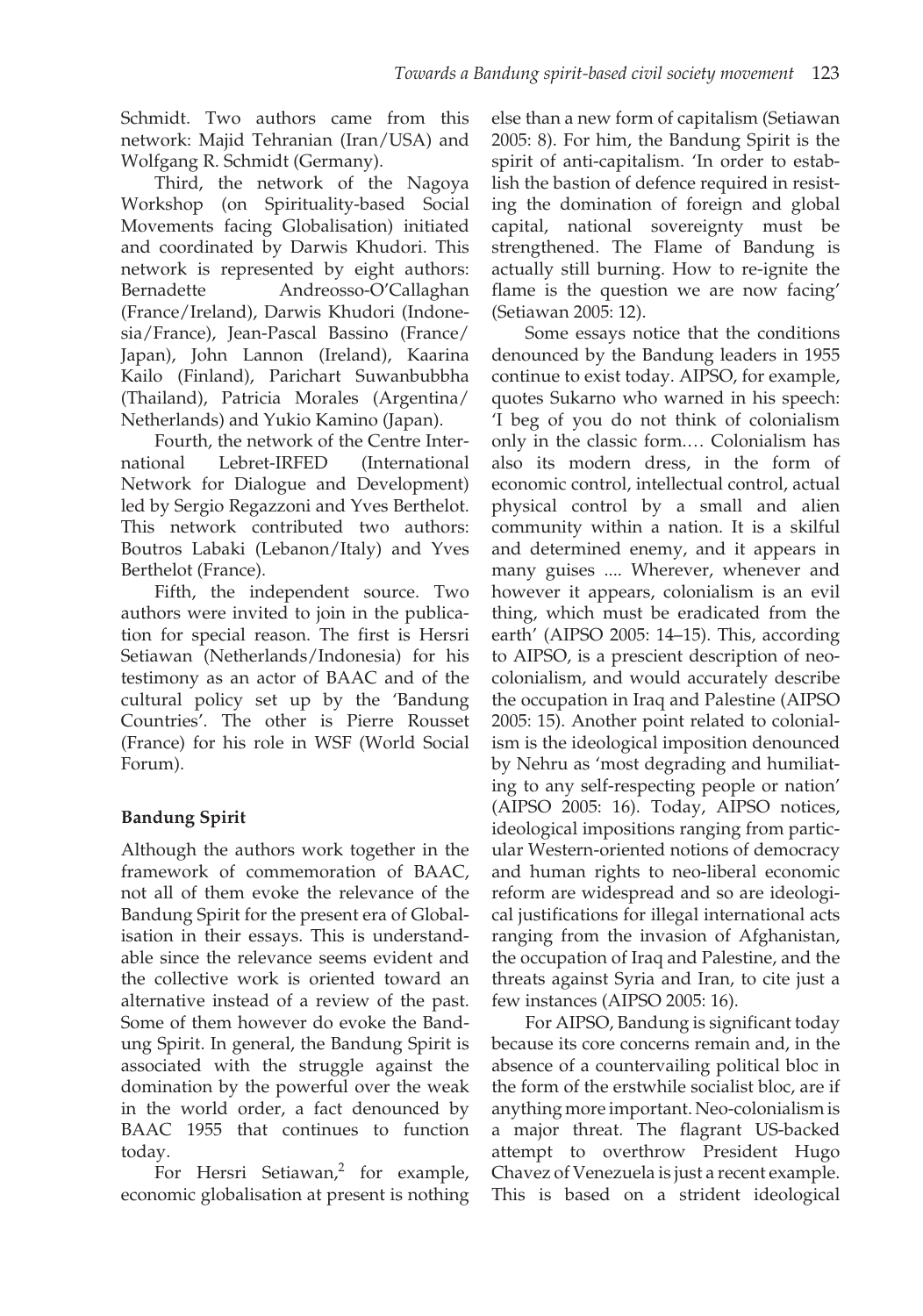campaign based on an unprecedented control over the global media. This campaign is simply the imposition of 'American values' or rather those of a section of the US power elite (AIPSO 2005: 16). 'In these times there is much more that can be said about such a bold and sweeping effort to reorder the world as was attempted with such success starting in Bandung in April 1955. The world has changed, so have the challenges. But the basic hopes and urges of our people have not. We owe a lot to Bandung. Most of all we owe our people the commitment and courage to carry forward the unfinished tasks, so that our freedom will flourish in peace and plenty' (AIPSO 2005: 20).

### **Challenge: world order and globalisation**

Since the beginning of its formation, the Yogyakarta Commemoration Group has stated the present World Order and Globalisation as the subjects of criticism. The authors of BANDUNG 2005 present their criticisms in different ways, ranging from cool academic notice to strong denunciation typical of militant activists. Among the first category, we found, for example, the essay of Bernadette Andreosso-O'Callaghan<sup>3</sup> and Jean-Pascal Bassino $<sup>4</sup>$  who studied the socio-economic</sup> evolution of 'Bandung' Asian-African countries from 1960 to 1999. They concluded that:

First, the 'Bandung' African countries were relatively richer than the 'Bandung' Asian countries in 1960. Second, economic growth has generally tended to be much more vigorous over the 1960–1998 period in Asia than in Africa. This has developed into a widening gap between Asian and African countries over the period, with Asian countries quasi systematically outperforming their African counterparts. Third, the divergence between Asia and Africa can be seen in terms of both economic and human development indicators. These results are undoubtedly the greatest drawback of modern economic development, and a proof that some of the objectives of the Bandung Declaration failed to materialize. (Andreosso-O'Callaghan and Bassino 2005: 48)

A strong denunciation can be found, for example, in the essay of Kaarina Kailo, $5$  who wrote that

This is a moment in history when we are witnessing the highway robbery of humanity's and womanity's collective heritage, the treasures and gifts of women, of the land, of nature, of indigenous people — gifts which are increasingly taken or harnessed to serve the market and the small elite controlling and owning the world's freely mobile capital…. I believe that we now live in a climate of popular apathy, frustration, even indifference, and most surprising and threatening of all  $-$  in a climate also of surprisingly wide-spread acceptance of the corporate take-over of the commons. (Kailo 2005: 73)

The criticisms can be classified into three levels, from the most concrete to the most abstract ones: Politico-economy, Model of Development and World View.

### *Politico-economy*

The most concrete criticisms deal mainly with politico-economy. AIPSO denounces strongly the domination of the rich countries in the world order.

Backed by the troika of the World Bank-IMF-WTO, the G-7 countries headed by the US are trying to impose a particular economic model on other countries throughout the world in the name of neo-liberal economic reform. … Decisions to privatize public holdings, deregulate the economy, and reduce labour rights are not just 'economic' decisions but are profoundly political. Likewise as the UNDP Human Development Reports and other documents have shown, these so-called reforms have aggravated existing inequalities, and led to a transfer of wealth from the poor and middle classes to the rich. The gap between the top 20% and the bottom 20% in the world has increased from 30:1 in 1960 to over 92:1 now. (AIPSO 2005: 16–17)

On the same basis, Nirmal Kumar Chandra<sup>6</sup> wrote: 'Globalisation as conceived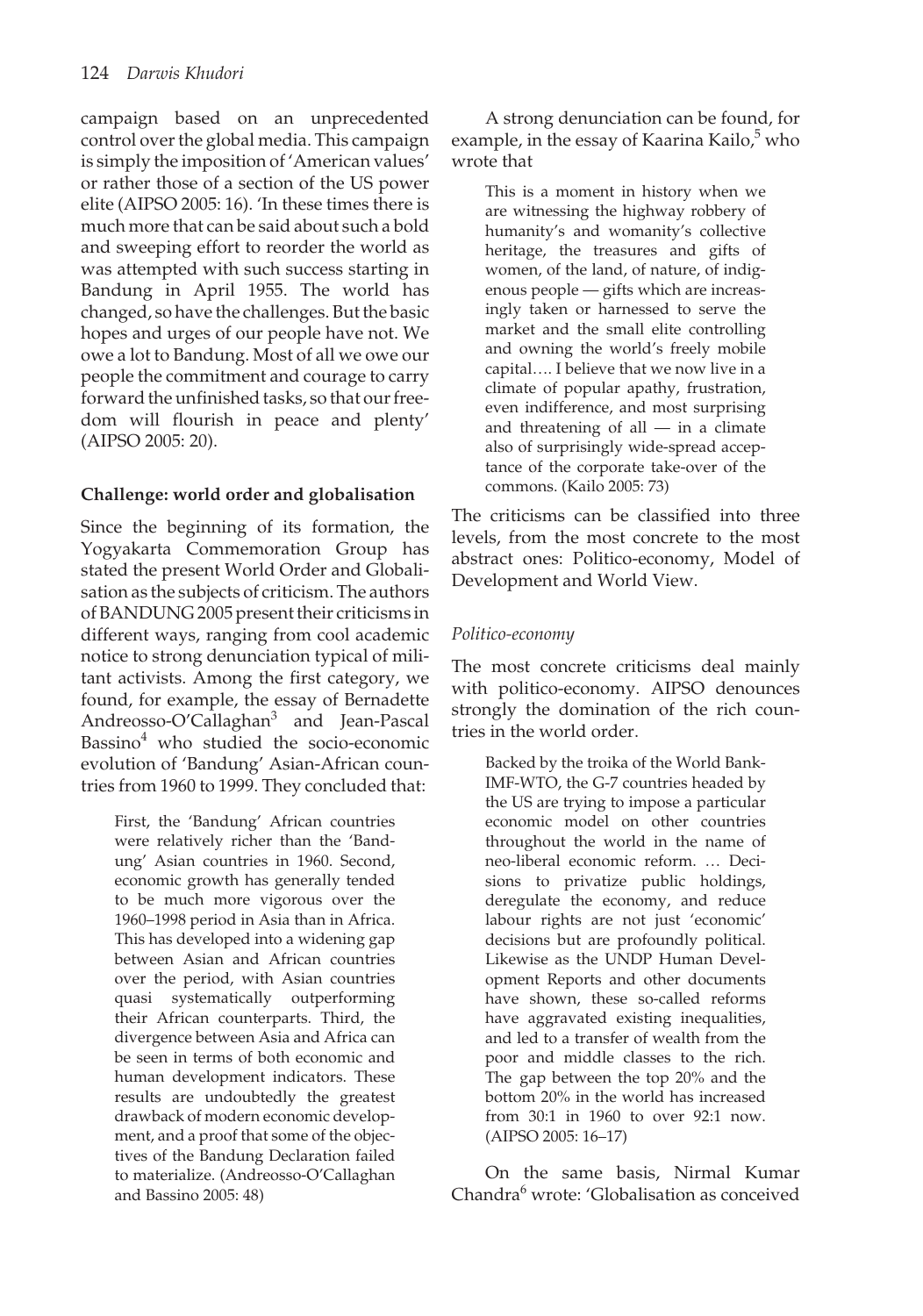by the Washington Consensus, primarily the US Treasury, acting in concert with US finance capital (Wall Street), US-based transnational corporations and consultants, and implemented by the multilateral institutions like the IMF, the World Bank and the WTO, seeks to reverse the process of de-colonialisation that started after World War II…' (Chandra 2005: 29) and

Agricultural trade illustrates some of the glaring inequities of contemporary globalisation. By providing huge subsidies, the rich countries drive down the world market prices, accentuating poverty in the developing countries, while enriching a handful of prosperous farmers and giant domestic companies. Thanks to its cotton subsidy, the US control 40% of global trade; that deprives West Africa of \$200 million in export revenue and pushes the region deeper into external debt. For the Third World as a whole, it is estimated that agricultural exports would have gone up by two-thirds from the current level of \$36 billion. Of the total US farm subsidies of \$17 billion in 2001, only 12% went to the bottom 80% of farms, while as much as \$12.4 billion went to the top 10%, including several Fortune 500 companies and billionaires like David Rockefeller, Ted Turner and so on. Furthermore, unlike manufactures, rich countries pegged the import tariff on agricultural goods at a high level so that consumers often pay much higher prices than in developing countries. All this leads to a deadweight loss for the vast majority of mankind in both developing and industrial countries far outweighing the bonanza for the super rich in the West. (Chandra in Khudori 2005: 34)

#### *Model of development*

The criticisms on the model of development can be found in the essay of Yves Berthelot.<sup>7</sup> He wrote, for example,

Fifty years later, rather than criticising globalisation for its weak theoretical basis – the neo-liberal agenda updated – and its failure to reduce gaps between rich and poor, it is more forward-looking to question the

socio-economic model that globalisation imposes in the mind of politicians and wishes of the consumers. The time has come to ponder on the necessary changes in the behaviours of consumers and producers. The fashionable expression of 'sustainable development' has led so far to rules, too often left in books and to a few corrective actions, but not to a change of model. The present model is unsustainable as it destroys both the environment and the social fabric. Conducted by enterprises with the dominant objective of short-term maximisation of the value of stocks and by governments striving for GDP growth, economic activities neglect the creation of jobs or develop 'undecent' conditions of work. They are now threatening the future of our children more than they are building it. It is indeed admitted that if all developing countries, and first of all those of Asia, were to enjoy the pattern of consumption of the United States or Europe, the pressure on natural resources, including air and water, would be unsustainable. This is difficult to say, as it could be interpreted as denying other people the right to enjoy OECD standards. But, it means simply that the OECD model is not adapted to present circumstances: therefore, people from OECD countries will have to change their way of life and people from other parts of the world will have to change their implicit model. We still all equate more to better, when in fact more threatens the future. This, also, is particularly difficult to say when so many people are suffering hunger and cannot benefit from their human right to 'adequate conditions of living'. But, hunger is not caused by the shortage of food but by trade mechanisms: the world food production exceeded nutrition needs by 23% in 2000, and market forces conduct to invent needs for the wealthy and to neglect basic needs and services for the poor. (Berthelot 2005: 52–53)

### *Worldview*

At the level of Worldview, we found criticisms; for example, in the essay of Kaarina Kailo. For her, the situation, as she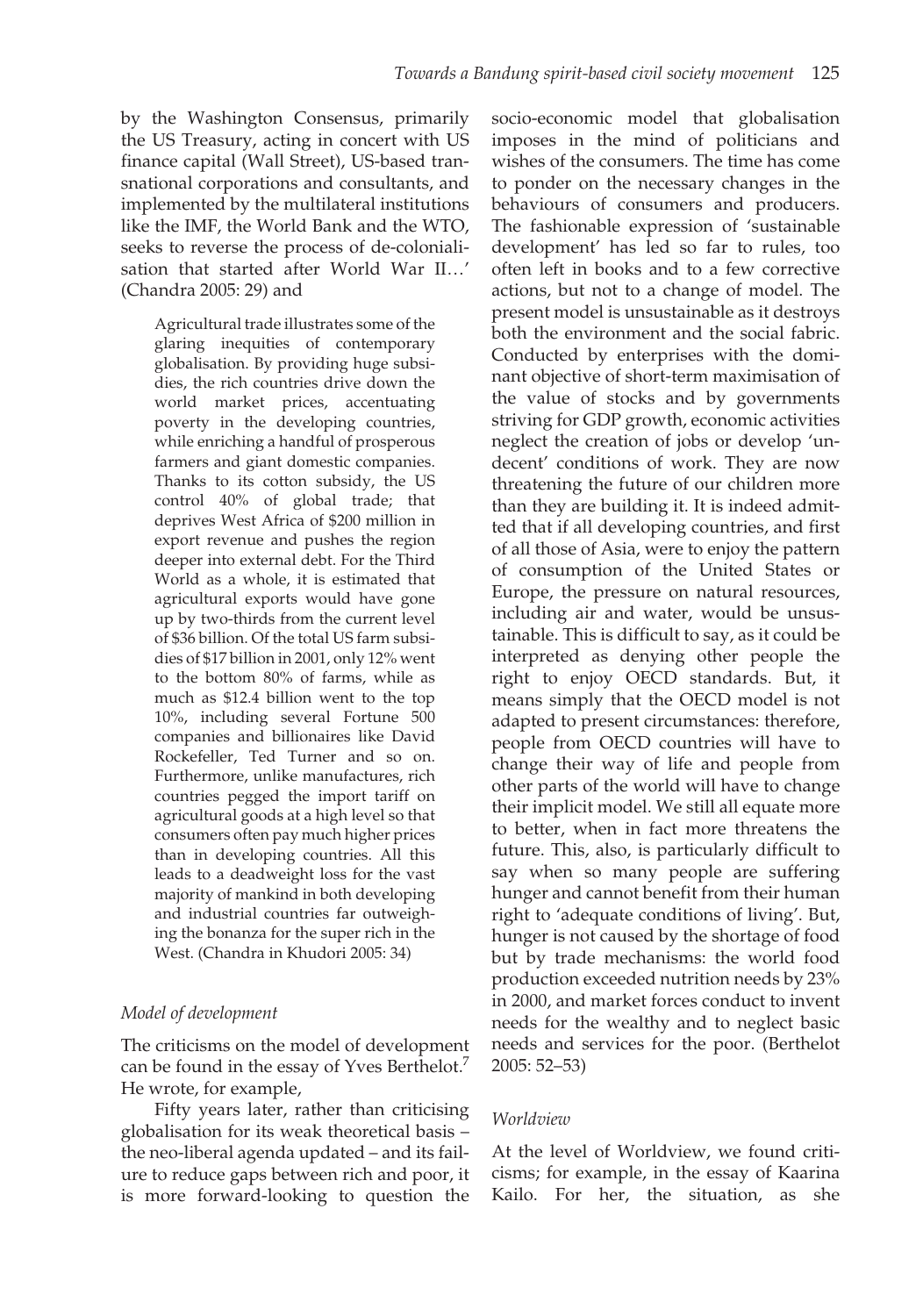denounced above, is deep-rooted in the 'dominant Western paradigm and worldview', which she calls 'Master Imaginary'.

Echoing aspects of self-interest and non-giving of the exchange economy (Vaughan 1997) , the concept condenses the artificial and arbitrary dichotomies that have allowed white heterosexual elite men to dominate nature, women, native populations and people of colour as well as men defying the hegemonic gender contracts. Among the central elements of the master imaginary are assumptions and projections of nonegalitarian difference (e.g. humans vs. animals, primitives vs. the civilised, mind vs. matter or spirit) which, upon closer scrutiny are merely ideological tools of control; tools through which the dominant hegemonic class has sought to control, subjugate and label those it has placed in the periphery of its hierarchical order. Women can and do, at different locations of power and privilege embrace this world-view and its logic of mastery over the entities defined as 'other.' Among subjugated or exploited peoples, we are currently also witnessing the emergence of an internal elite that is willing to sell out to the market forces, even when its worst excesses mean deepening inequities and an ecologically unsustainable future. Although whites, non-whites, men and women can embrace this economistic imaginary, its roots are in the asymmetrical sex/gender systems of honour-based patriarchies and thus contain gendered and gendering processes. In its dysfunctional core, honour consists of safe-guarding maleoriented sexual, religious and property 'rights,' even when it can mean engaging in the shameful phenomenon of gender-based control – 'honour murders' – by members of certain patriarchal societies. (Kailo 2005: 75–76)

At the same level, Yukio Kamino $\delta$  states that the present environmental crisis is deep-rooted in the dominating worldview identified in three mutually overlapping components: materialism, narrow selfconcept and generationalism.

Materialism or the obsessive interest in obtaining material goods, including those that lack real merits or which are even harmful, stems from the uniquely human capacity to create our own perception of needs apart from those that are genuine. Materialism is prevalent at this period of neo-liberal globalization, where 'the Market is becoming the first truly world religion,' if religion means 'what grounds us by teaching us what world is, and what our role in that world is' (Loy 2000, 15) … This frantic consumerism is tragic on multiple levels. It is a grave challenge against the principle of sustainability because the ecological footprint (i.e. human pressure on the global ecosystem) varies enormously according to lifestyle (e.g. in energy consumption, an average US citizen equals 140 Bangladeshi citizens). Moreover, four to eight Earths would be needed if the entire human race were to live like the wealthiest 20% do (Botkin & Keller 2005, 68; Davison 2004, 133) …. The disadvantage of materialism for personal life is also that of narrow selfconcept: once basic needs are satisfied, happiness requires psychological fulfilment through caring social relations based on the mutual transcendence of 'I–others' dichotomy. Environmental sustainability, in addition, requires the transcendence of (one level higher) 'we– they' dichotomy, because selfish communalism negatively directed at the outside world is unlikely to fulfil the universal environmental responsibility. Moreover, group solidarity representing the 'we vs. they' mindset may even become the social basis for military conflict – a nightmare for both environmentalists and pacifists alike. Finally, the transcendence of narrow selfconcept also involves that of the 'human–nature' dichotomy, particularly associated with the Western civilisation and infamous among environmentalists…. Finally, the worldview for 'ecotopia' also transcends the third bias or limitation of generationalism, or a tempo-centric perspective focused on the consideration of welfare for the current set of generations.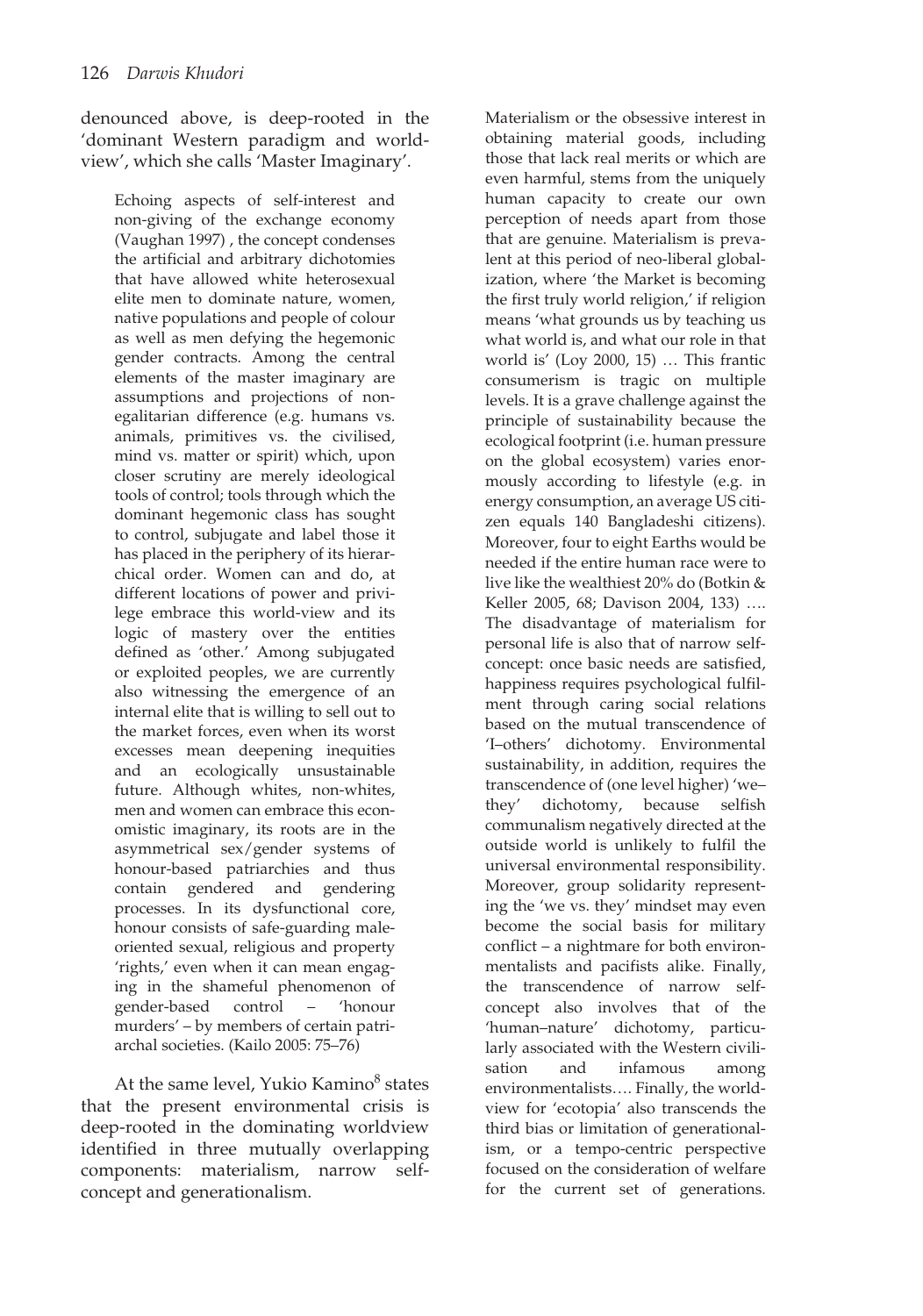Whereas the prevalent paradigms today are based on unarticulated and virtually unrecognized tempo-centric assumptions, 'the obligations of the ecological citizen extend through time as well as space, towards generations yet to be born (Dobson 2003, 106). (Kamino 2005: 103–105)

#### **Response: goals, areas and issues**

The responses can be ordered into three levels: goals, areas, issues.

### *Goals: global solidarity in a plural world*

We qualify goals as the farthest points to be reached among all the points proposed by the authors. They are found mainly in the essay of Majid Tehranian<sup>9</sup> and Wolfgang R. Schmidt.<sup>10</sup> It is based on a conception of world order, which perceives human civilization 'not in terms of stages a la Marx, Rostow or Bell, nor as cycles of birth, development and death a la Spengler, Toynbee or Sarkar' (Tehranian and Schmidt 2005: 152). The authors view civilization as a layering process from nomadic to agrarian, commercial, industrial and digital (Tehranian 2005). The World community is today deeply divided among these five modes both within and among nations. The wars in Afghanistan and Iraq cannot be fully understood until we view them as a conflict between different modes of civilization. More than two-thirds of the world today lives in the pre-industrial mode, reflected by \$2 a day of income. The growing economic, political, and cultural disparities between the five modes suggest a possible global civil war of states and opposition terrorism without physical and moral boundaries for an unknown period of time (Tehranian and Schmidt 2005: 152).

The coexistence of the five layers of human civilisation, combined with identity, commodity and security fetishisms have created a world of antagonisms between differing layers of mechanic solidarities. For that reason, a *Global Solidarity* is needed, a

*Global Solidarity* that has to anticipate the life interest of all and therefore to be in solidarity with in-equals, including the 'other', the 'foreigner', the 'they' and the 'we', everyone who lives in any of the five layers of human civilisation. The authors call this solidarity 'An Organic Human and Global Solidarity for Life', because this kind of solidarity takes into account not just one aspect, one person's or group's view, one area of interest or one source of power. But it takes into account everything organically and pertaining to life: diversity with respect to cultural, social, ethnic and national matters and gender differences (Tehranian and Schmidt 2005: 153).

In order to achieve this goal, a *Global Civil Society Movement* is needed. Why? Because, among the four stakeholders of the World Order (States, Markets, Civil Societies, Communication Networks), the Global Civil Society constitutes the most sympathetic one (Tehranian and Schmidt 2005: 155). It is in this scenario that '*Bandung II*' (the term proposed by the authors for a movement related to the 50th anniversary of the Bandung Asian–African Conference) can play an important role. It can be charged with a mission of promoting *Global Solidarity in a Plural World* consisting of three elements:

- (1) Bandung II can unite the emerging Global Civil Society from all five civilisations into a coherent political voice to counter the hegemonic strategies of the global economic and political forces.
- (2) Bandung II can establish a growing network of global economic, political, and cultural networks for human security and dignity, sustainable development, and the pursuit of a world peace with peaceful means.
- (3) Bandung II can mobilise the considerable cultural resources of an emerging global society to produce a new global civilisation based on unity in diversity (Tehranian and Schmidt 2005: 154).

A set of goals of the movement is proposed: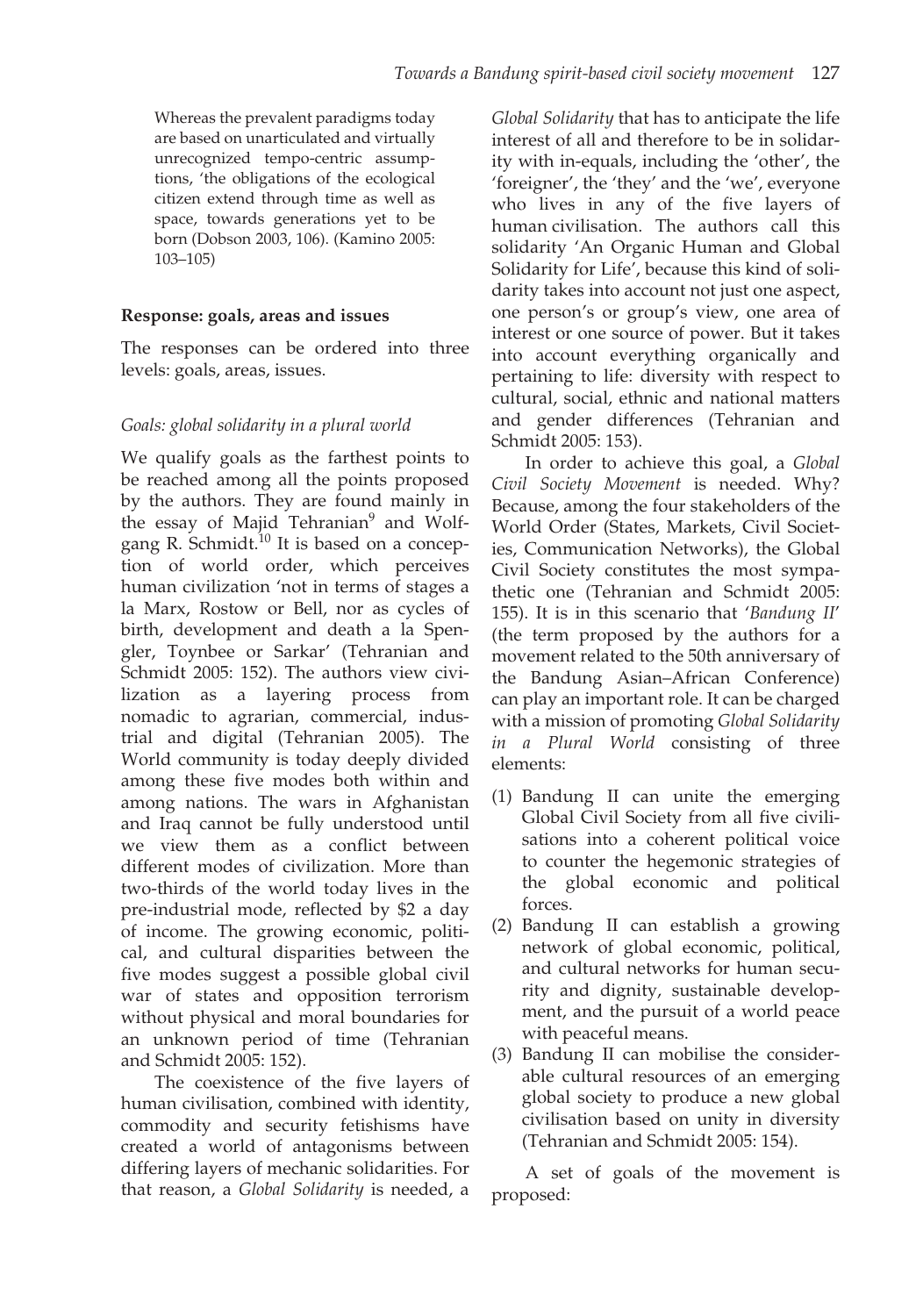- Maintenance of Human unity in diversity.
- Human civilisation as a common journey in pursuit of peace with peaceful means.
- Human dignity and security as the first and foremost common goal of human civilisation.
- Respect for sovereignty at all layers of human society, from tribes to villages, cities, states, regions, and the Planet Earth.
- Respect for the interdependence of human civilisation and its natural environment.
- Concrete measures to narrow the gaps among the five modes of human civilisation by means of transfers of knowledge, science, technology, capital, and management.
- Mobilisation of the Global Civil Society to persuade the Global Market, State, and Communication Network to work toward the above common goals (Tehranian and Schmidt 2005: 157).

More concretely, the movement has to develop policies to deal with the following strategic objectives:

- Democratising global governance.
- Democratising national governance.
- Promotion of women's participation in all aspects of society.
- Respect for the rights and sovereignties of repressed minorities or majorities.
- Micro credit for all layers of human entrepreneurship.
- Reforming and strengthening of the United Nations system.
- Freedom for the mobility of labour and capital across national boundaries.
- Establishment of a world currency pegged to all other national currencies.
- United Nations citizenship for all those requesting it.
- Outlawing of all forms of violence, from domestic to international.
- Reform of the current global juridical systems to bring all violators to justice.
- Establishment of several global funds to encourage innovations in science, technology, and arts.
- Taxation of global commons such as the electromagnetic spectrum, geostationary

orbit, ocean resources, or currency exchanges to finance the global funds (Tehranian and Schmidt 2005: 158).

#### *Areas and issues*

Not all the articles propose issues to be worked out in the future meetings. Some of them are meaningful in giving input instead of raising issues: the work of Hersri Setiawan (on the historical background and testimony to BAAC 1955), Patricia Morales<sup>11</sup> (on the notions of solidarity in the constitutions of Latin American countries), Pierre Rousset<sup>12</sup> (on the evolution of World Social Forum), and AAPSO (on the summary of Cairo Conference related to the Commemoration of BAAC 1955). Those proposing issues can be grouped into six areas previously planned: Politics, Economics, Culture, Environment, Education and Communication.

#### *Politics: economic reform, democratisation of UN, peace movement*

Issues in Politics are proposed mainly by the essays of AIPSO and Bernard Founou-Tchuigoua.<sup>13</sup> Both essays denounce the continuous domination by the powerful in the World Order. AIPSO speaks about the 'neo-colonialism' led by the USA, as quoted previously, while Bernard Founou-Tchuigoua speaks about the 'collective imperialism' begun by the intervention of the USA to compel France and the UK to put an end to the war against Egypt following the nationalisation of the Suez Canal in 1956.

Both essays also evoke the use of social sciences for the interest of the powerful: 'ideologication of education especially in Humanities and Social Sciences' (AIPSO 2005: 17) and 'instrumentalisation of social sciences' (Founou-Tchuigoua 2005: 24).

At the level of proposal, AIPSO put forward three issues: Economic Reform, Promotion of Peace, and Democratisation of the UN. 'For us, to build alternative models to this disastrous one, an economic solidarity is a must. Economic ties including exchange of technologies, scientists, experts, capital and trade flows should be matched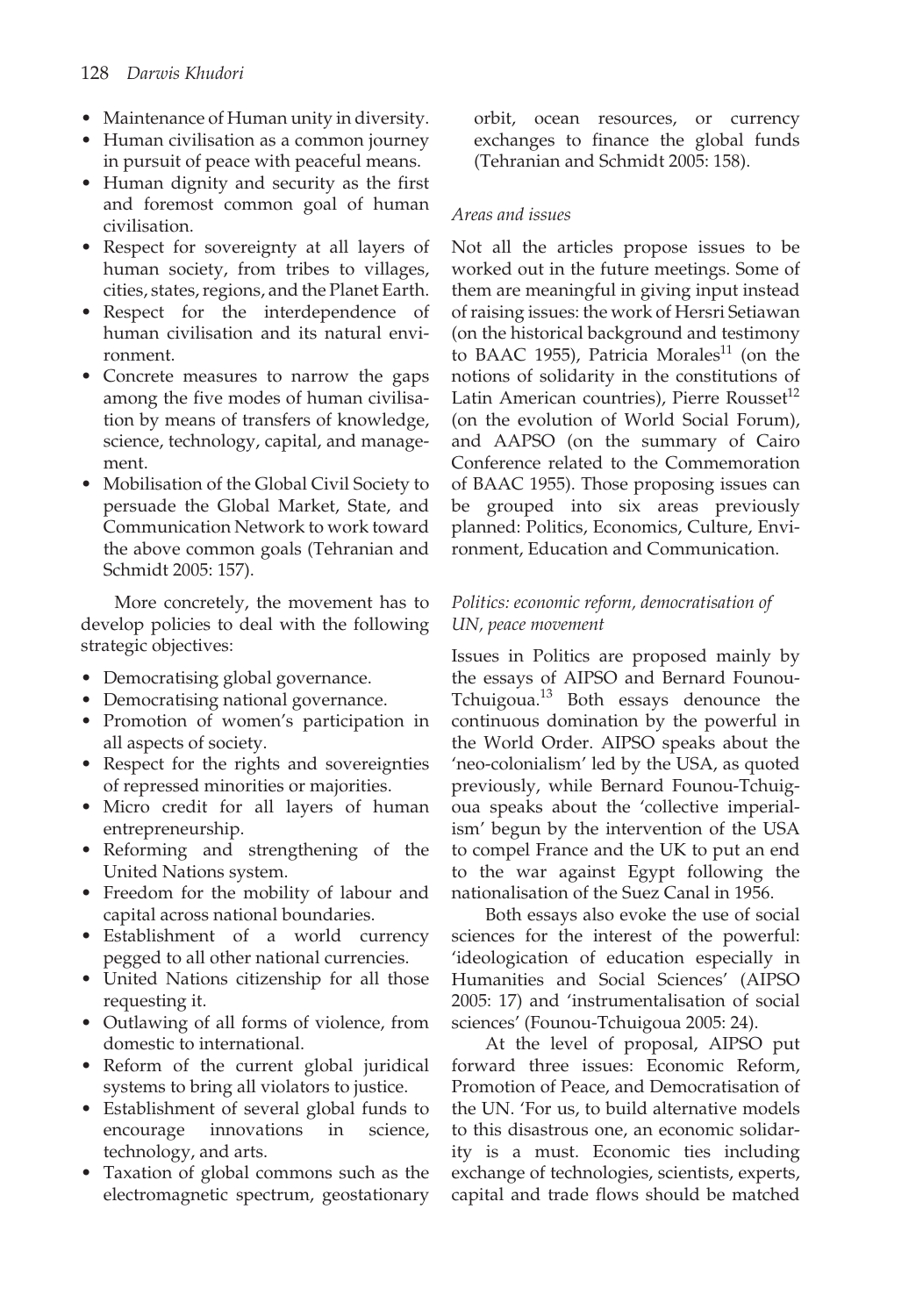by exchange of experiences about alternative, more equitable, self-reliant paths of economic development. Southern-based regional economic alliances, which are genuinely independent and not penetrated by the US and its allies, are indispensable. So are efforts to set up regional banks and financial institutions that would act as an alternative to the World Bank and IMF. This would require considerable political will, but there otherwise would be no alternative to US-led Northern economic domination, and the ultimate economic dependence of most of the South' (AIPSO 2005: 17–18).

On Peace, AIPSO wrote:

Most pressing is the issue of peace. Under the guise of proliferation of WMDs, Iraq was invaded and occupied, even though WMDs have never been found there, before or after the occupation. Iraq and North Korea [DPRK] are being threatened by the US now. There is a blatant hypocrisy at work. The Israeli nuclear technologist Mordechai Vanunu exposed the Israeli nuclear program nearly a couple of decades ago. But despite the fact that it has a massive nuclear arsenal, an atrocious human rights record including the practice of apartheid-type policies against Palestinians, and the systematic violation of UN Security Council resolutions, there has been virtually no action against it. Instead, it has been rewarded despite its apartheid and colonisation. India and other countries of the South argued during the formulation of the NPT, that there should be safeguards against both horizontal and vertical proliferation. Countries should not be permitted to develop new generations of nuclear weapons, i.e. indulge in vertical proliferation. In stark contrast, the US is trying to develop WMDs in space the so-called 'son of Star Wars' program. (AIPSO 2005: 18–19)

#### For that respect, AIPSO proposes

building a strong peace movement backed by and responded to by the states of the South and their allies. Organically linking this peace movement to those in the North as well as building a similar worldwide civil society-state alliance for a law governed egalitarian order in which politico-ideological and military intervention in the internal affairs of states are banned. To achieve this, not only will the Bandung agenda have to be amplified to meet the new challenges. But a basic political and social task that was earlier neglected will have to be given pride of place. Fifty years ahead in independent democratic existence, the politics of the countries of the South has irrevocably changed. Now these countries, on the whole, have thriving, vibrant civil societies. The new agenda will not be confined to states. It will also have to be based on the needs and urges of civil society. This will make the whole revival of the Bandung spirit both more meaningful and powerful. For instance, where states resist as in the US and UK over the occupation of Iraq, the interaction between civil societies in the US and UK, and the rest of the world may have a crucial impact and prove in time to be a corrective to an unyielding government. (AIPSO 2005: 19–20)

### *Economics: Africa, economic policy and socioeconomic model of development*

The essays dealing with economic issues evoke several points, as mentioned in the Politico-economy section above: the weakness of Africa (Bernadette Andreosso-O'Callaghan and Jean-Pascal Bassino), the domination of the US and its allies in economic globalisation (Nirmal Kumar Chandra), and the model of socio-economic development (Yves Berthelot). The issues proposed are clear: Empowerment of Africa, Reform of Economic Policy, Change of Socio-economic Model of Development. However, the means for reaching these objectives are diverse.

For Bernadette Andreosso-O'Callaghan and Jean-Pascal Bassino, 'the risk of increased socio-economic isolation of the African continent for the decades to come can be halted by the deeper and more systematic involvement of civil society (NGOs in particular) in these countries' (Andreosso-O'Callaghan and Bassino 2005: 49).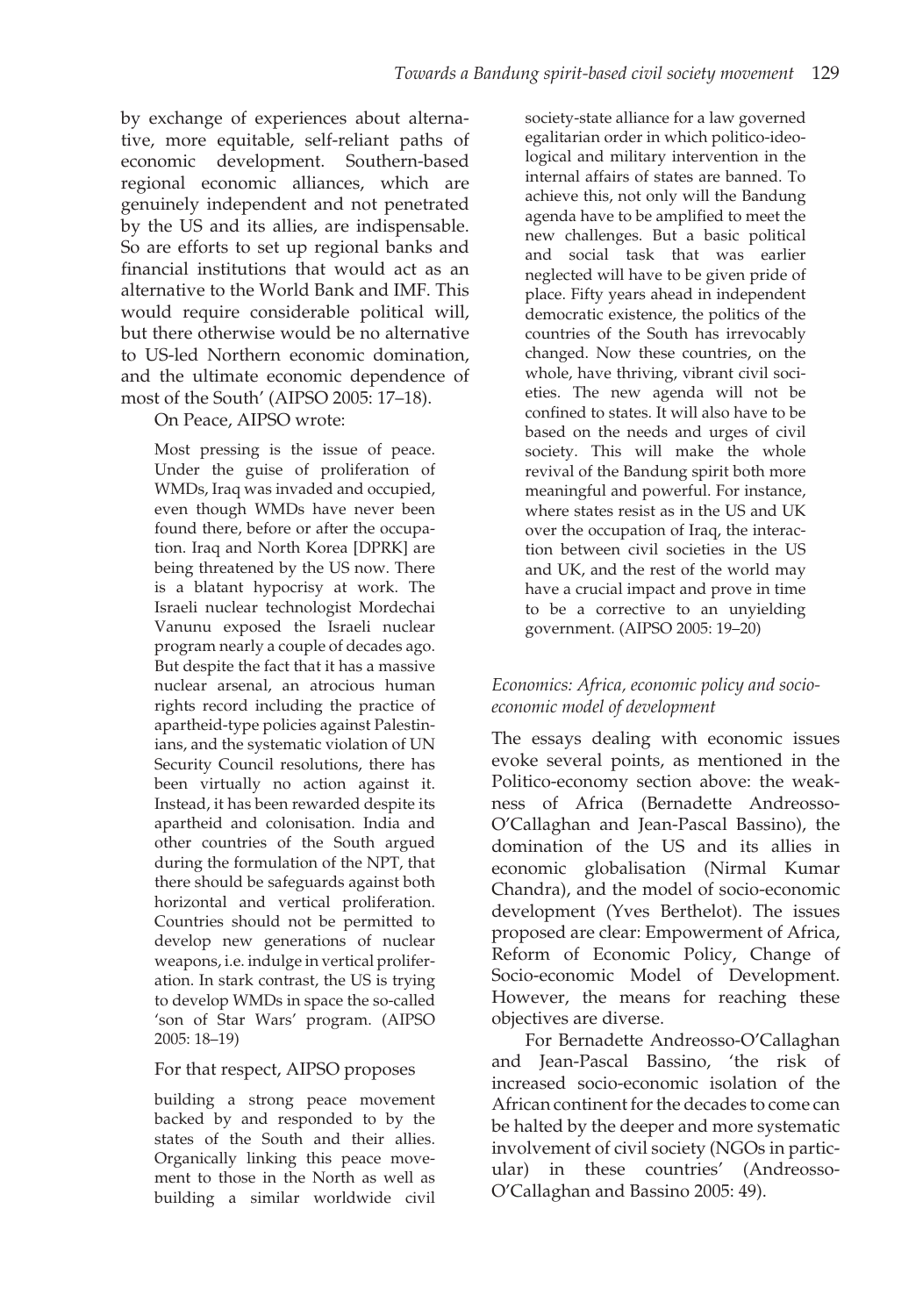For Nirmal Kumar Chandra, 'For an alternative world, it is important that the rules of the game in trade, investment and capital flows are drastically changed. The Bandung spirit must be revived. Major developing countries like China, Indonesia, India, South Africa, Mexico and Brazil have to collaborate not just to promote their narrow 'national' interests but to leave space for other Third World countries to develop in a fair and equitable manner' (Chandra 2005: 38).

For Yves Berthelot, 'Regionalism' could help to change the model he criticised. It is based on the fact that 'contrary to what could be expected, that the external trade of the broad regions of the world evolved towards a much closer integration of the countries within each region rather than towards a global engagement. Statistics show, also, that the more a region is industrialised, the more important is its intra regional trade. The regional trade concentration has been a long-standing phenomenon in Western Europe. The same phenomenon occurred in Latin America and Asia with the diversification of their economies. For Africa and the Middle East, the very low level of regional integration reflects the countries' continuing dependence on a few commodities exported throughout the world and their low level of industrialisation' (Berthelot 2005: 54). 'But for regionalism to become a strong movement, it is still in need of proper practices, clear goals, and concrete results. At the regional and interregional levels, dialogues have to be transformed into negotiations of agreements, imbalances between parties have to find compensations and regional views have to impact effectively on global negotiations. If regionalism succeeds, it will have a decisive influence on the management of globalisation and the evolution of ideas' (Berthelot 2005: 57–58).

For that respect, the role of CSOs (Civil Society Organisations) is very important, especially to 'ensure that people recognise the necessity to change the model and participate in the emergence of social organisations that respect their culture and meet their needs' and 'that regional entities conduct internal and external policies for the people and that national policies aim at meeting basic human needs for today and tomorrow' (Berthelot 2005: 58).

### *Culture: identity, religion, gender*

Three issues are proposed in the area of culture.

The first, proposed by Darwis Khudori,<sup>14</sup> is social movements based on identities (religion, ethnicity, gender, territoriality) as a potential leading actor for finding alternatives to the present course of globalisation. This is because, since the end of the 20th century, the identity-based social movements have taken an increasingly important role among the existing social movements in challenging the present World Order. Different from the social movements of the industrial era (mainly trade-unionism), which are essentially based on the same logic of their adversary (economic well being), the identity-based social movements of the globalisation era propose a world order based on a completely different logic: the development of the 'self', of the 'meaning', of the 'sense', for which identity is the main source (Khudori 2005: 60–71).

The second, proposed by Boutros Labaki, $15$  is inter-religious dialogues, especially focused on the question of 'development' and 'underdevelopment' as the necessary part of the collective work. This concerns especially the Christians and the Muslims in the context of an unequal relationship between the North (developed, industrialised, rich countries) and the South (developing or less developed, poor countries), where the North is deeply attached to Christianity while the South is largely populated by the Muslims (Labaki 2005: 84–98).

The third is the need to change the dominant worldview based on which the neo-liberal globalisation operates. Kaarina Kailo names this dominant worldview 'Master Imaginary' as described in her criticism above. This is to be replaced with what Kaarina Kailo calls 'Gift Imaginary', which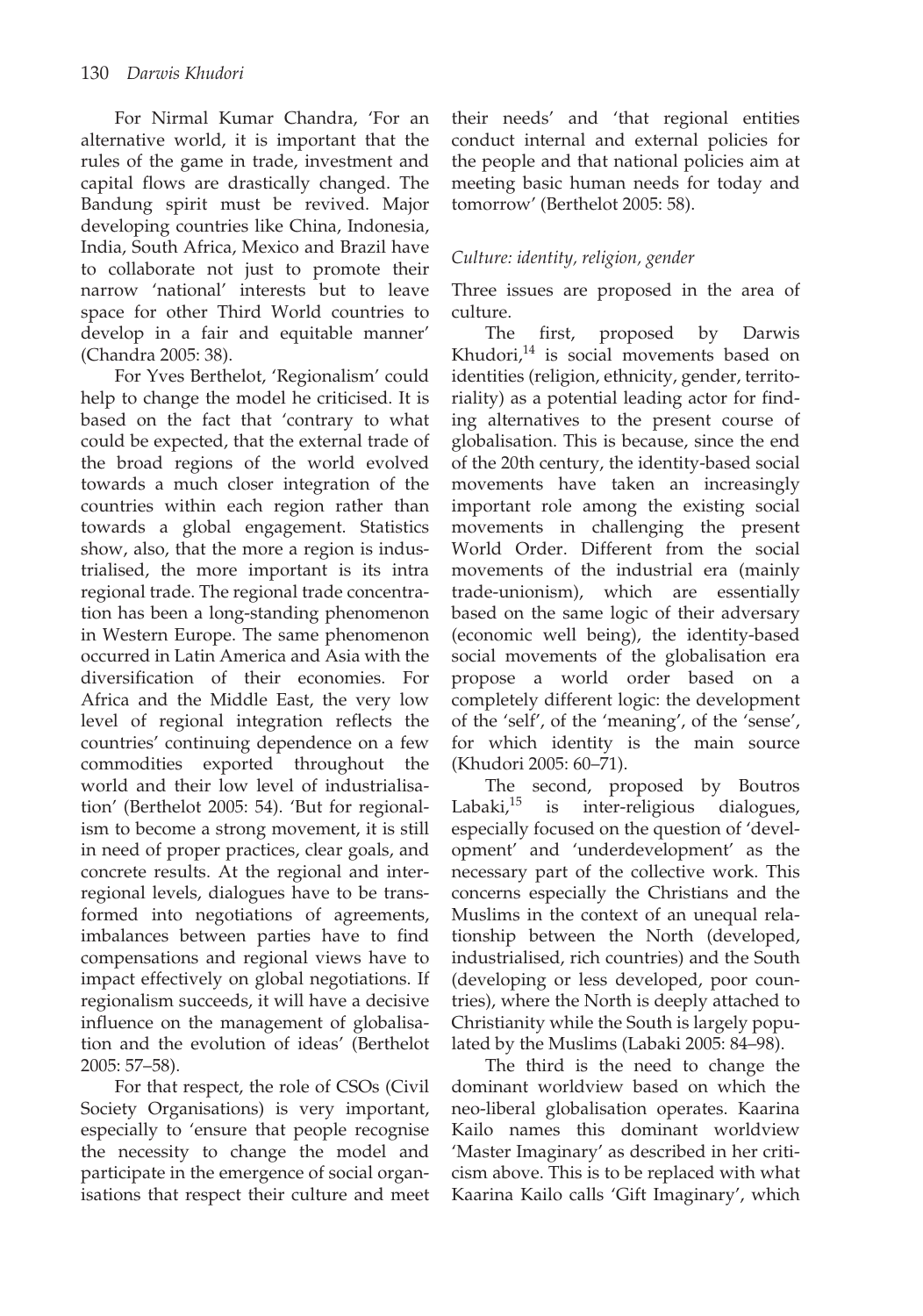'has at its core the undoing, the dismantling, the blurring of the arbitrary, unjust dualisms within the master imaginary. It refers to another sensibility and ethos than the binary logic and hierarchical dualisms of the master imaginary. We cannot have the abundance needed for gift giving and the provision of basic health, food and security in a situation of artificial scarcity, created through wars and economic arrangements set up to benefit the few at the expense of the many. Yet, capitalism – particularly in its hypercompetitive and crude form under neoliberal globalism – is based on the kind of capital accumulation and artificial, economically created scarcity that cannot but lead to deepening human tragedies of poverty and need' (Kailo 2005: 76). For that respect, Women's Movements play an important role. 'Women from around the world have stressed in their culture-specific ways that we need nothing less than a radically other world view, one based on a recognition of the collusion of patriarchy and male hegemonies with the systems based on undemocratic structures allowing the most vulnerable groups – women, children, ethnic minorities – to be abused and exploited. Instead of a common consumer culture unifying all people in a shared quest for material gratification, we feel the competitive masculated model (with which women too are now beginning to identify) must be replaced by the gift logic, the ancient and to some extent continuing practices of gift circulation. Otherwise, we cannot re-introduce loyalties to place and community – the bedrock of ecological and social sustainability' (Kailo 2005: 80–81).

#### *Environment: sustainable future*

Facing the global environmental crisis, the only essay of the book focused on te environment, by Yukio Kamino, stresses the need to secure a sustainable future.

The essay identifies that the environmental crisis, like economic globalisation, is 'historically connected to the Industrial Revolution that marked the transition from a solar economy to a "carbon economy,"

explosive population growth, the spread of "Western civilization" over the rest of the world, etc. Finally, most studies on the relationship between today's environmental crisis and economic globalization indicate that the latter has undermined Earth's ecological integrity through a variety of processes' (Kamino 2005: 101–102).

The essay focuses on the identification of the fundamental cause of the environmental crisis: the dominating worldview of today as he described in his criticism above. He proposes to replace this worldview by an alternative paradigm suitable for sustainable development. The question is 'how can we possibly promote such a paradigmatic transformation among humanity?' This task demands the committed dedication and close collaboration of a diverse cast of social actors. The nation-states can still play an important role as demonstrated in the application of Kyoto Protocol. In the private business domain, many corporations in various industries are investing to promote new technologies that are substantially more eco-efficient than those of today. 'Yet, it is logical to presume that the public and private sectors – the two traditional domains that have led humanity to this ecological crisis – are by themselves incapable of shouldering this historic transformation in civilisation. There must also be a significantly enhanced contribution from the third non-governmental and non-profit sector that has been making impressive advances lately' (Kamino 2005: 106).

#### *Education: human dignity, pluralism, dialogue*

Several issues are proposed by Parichart Suwanbubbha $16$  in her essay dealing with education.

The fundamental one is the need to preserve 'Human Dignity' as the most important value of human beings. This is to anticipate the consequence of globalisation that views and treats people like objects (Suwanbubbha in Khudori 2005: 112).

The second issue evoked by the essay is 'Pluralism', because globalisation has also connected people and the world together.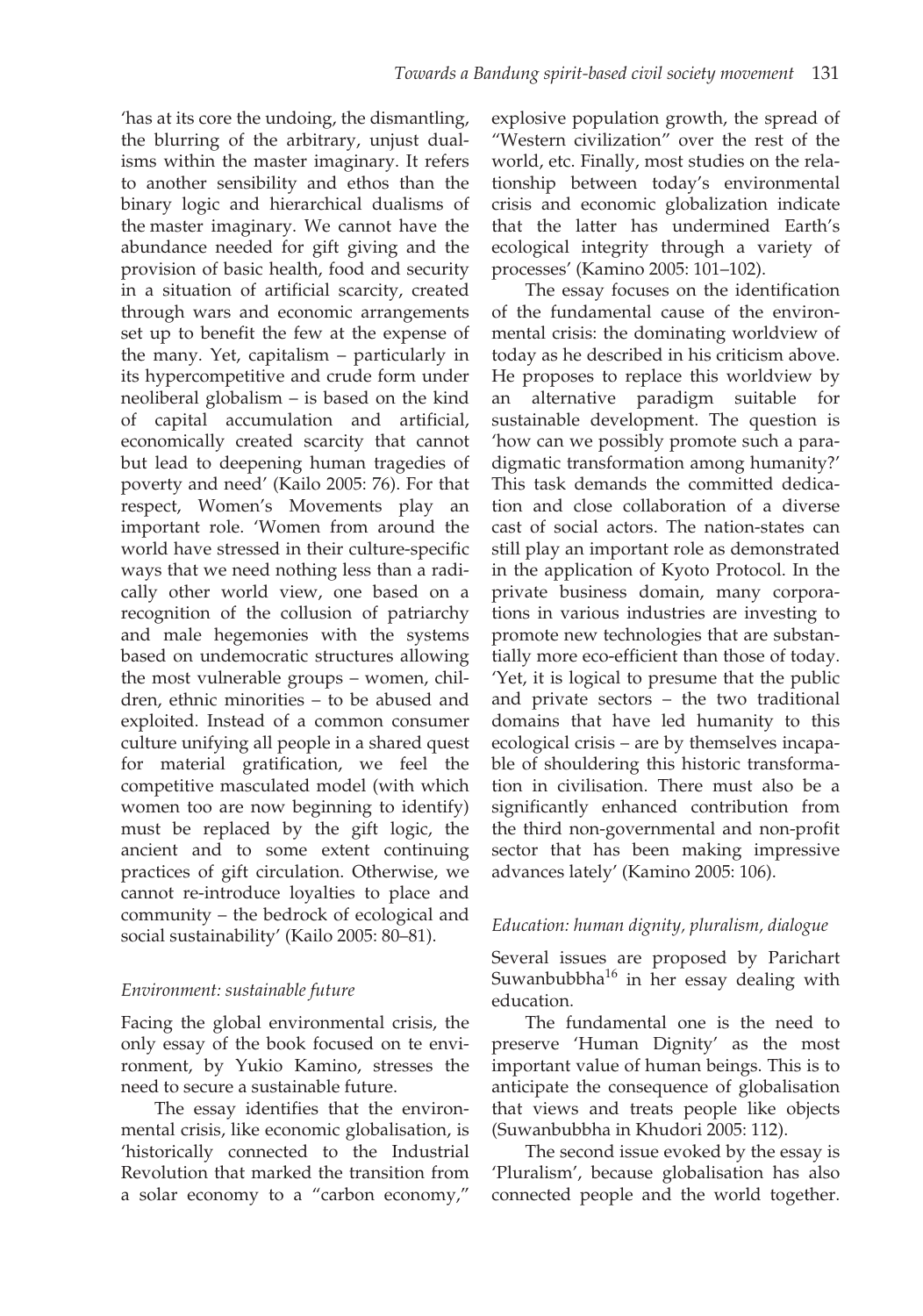'Many languages, cultures and religions imply both similarities and differences. As a result of differences, it is necessary to prepare our young generation to cope with the differences of others' (Suwanbubbha 2005: 113).

Related to Pluralism, 'Dialogue' came as the following issue to be promoted as a part of pedagogical activities. 'In this way, people may learn more effectively about autonomous differences of cultures, religious belief and the standpoint of others.' Moreover, 'Through the process of dialogue, conflict and violence could be reduced as dialogue enables people to listen to the reasoning of others that may otherwise never been known or understood. Furthermore, cross-cultural empowerment may occur. Above all, dialogue is transferred into action when people put the problem at the center and each partner in dialogue contributes by sharing their ideas about the solution from their standpoint or from those of each religious and cultural belief' (Suwanbubbha 2005: 114).

In the spirit of preserving Human Dignity, the underprivileged people have to be included in education. In that respect, informal and non-formal educations are to be developed as a bridge between formal educational functions and publicly influential educational performance. In the same spirit, community has to be considered also as a source of learning, especially regarding the existence of 'local wisdom'. Community has to be seen not as a static place, but a place composed of 'a group of people who share the same objectives and values. People in a community create solidarity, mutual communication, care, respect, tolerance, friendship, sharing in the process of learning and a natural and moral leader with good administration and management' (Suwanbubbha 2005: 116).

### *Communication: ICTs (Information and Communication Technologies)*

In the area of communication, the only essay on this subject, written by John Lannon,<sup>17</sup> evokes the challenge of Globalisation for Social and Solidarity Movements in the field of ICTs (Information and Communication Technologies). 'The challenges of globalisation for social movements lie in finding ways to dialogue and communicate with communities around the world, to discover how globalisation is affecting us all, and to begin forming global solidarities to deal with the negative consequences. Information and communications technologies present them with an opportunity to tackle these challenges, and to build themselves a platform upon which to collaborate, mobilise, observe, and publish' (Lannon 2005: 128).

One of the most pressing ICT-related challenges for social movements is appropriation. 'Few social movements have ideological or moral difficulties using ICTs, but many are struggling with the issue of how to mould these globalising tools for their needs, and how to use them strategically and creatively for the benefit of all. It is critical for them that ICT policy and procedural issues – such as Internet governance – do not simply reflect the dominant globalising discourse(s), but that they are open to all interests. Social movements are not interested in controlling the Internet, but they need to have a say in the formulation of rules, laws and policies relating to ICTs, so that tools like the Internet can flourish as both a public good and a public space. Processes like the World Summit on the Information Society (WSIS), and the discussions around Internet governance and financing mechanisms (including things like the proposed creation of a Digital Solidarity Fund for Africa) are therefore vitally important' (Lannon 2005: 128–129).

In this respect, two issues are mentioned: 'commercialisation, integration, and concentration of ownership of the media'; and 'international laws regarding intellectual property that have attempted to reinforce the domination of Northern countries and their corporate allies.' Social and solidarity movements can work on these issues.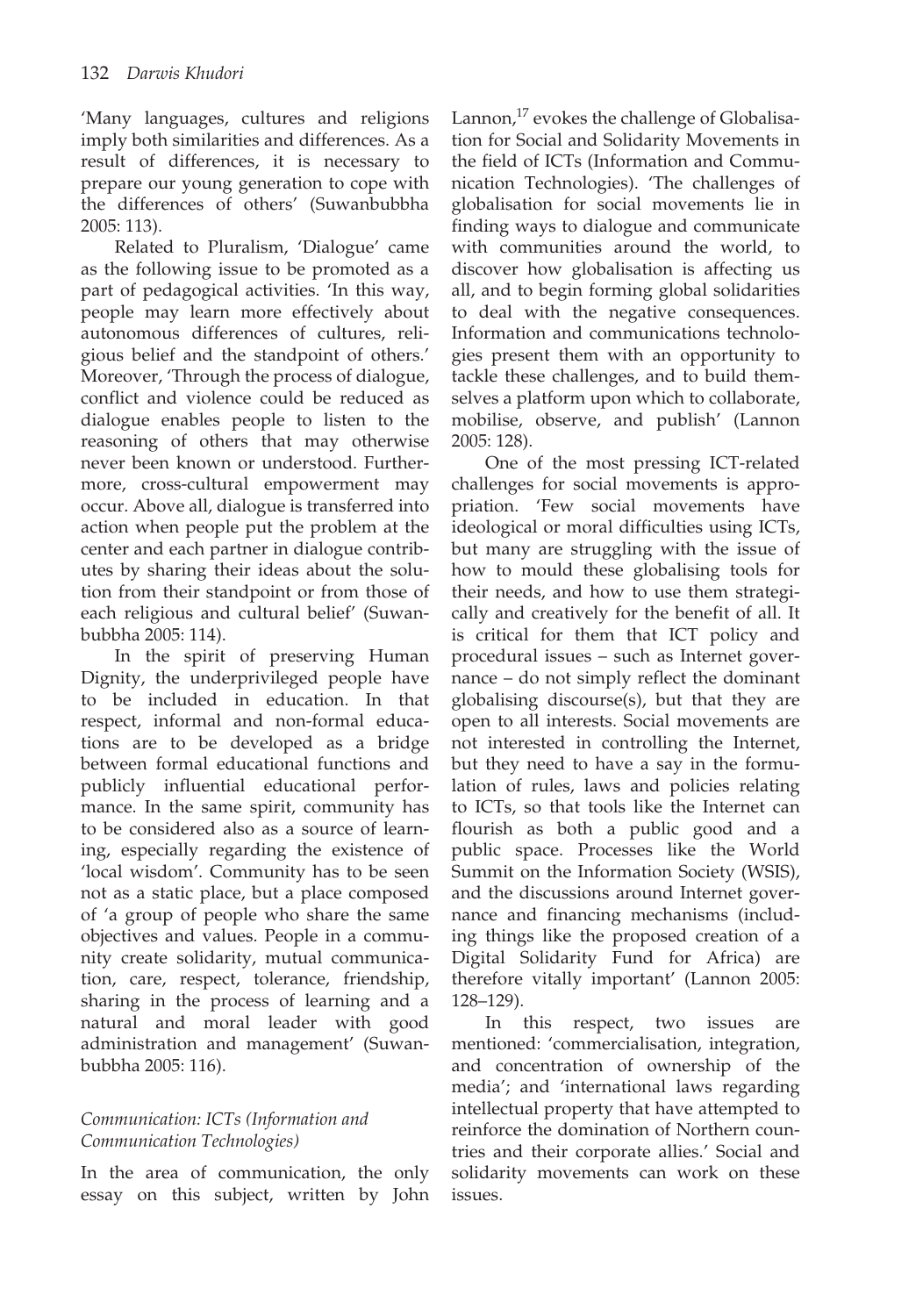#### **Concluding remark**

The analysis of the Yogyakarta Commemoration Group as a social movement enables us to identify its characteristics, its prospect, and its project.

#### *Characteristics*

Its characteristics can be summarised as follows.

*Identity.* Its identity can be seen from the basic reference of the event it organised: the Bandung Spirit as described in the introduction of this article. The composition of the people involved in the commemoration is interesting to note. Seen from the point of view of 'geopolitical' representation, the composition is complicated. There are authors who belong to the Asian nationality but are living in Europe (Darwis Khudori, Indonesian living in France) or the inverse (Hersri Setiawan, Dutch living in Indonesia; Jean-Pascal Bassino, French living in Japan). There are authors belonging to two nationalities such as Patricia Morales (Argentina/Netherlands) and Boutros Labaki (Lebanon/Italy). If the country of origin of the authors is taken as the criterion, the proportion of Western and Non-Western representation is six (Finland, France, Germany, Ireland) and ten (Argentina, Cameroon/Senegal, India, Indonesia, Japan, Lebanon, Thailand). While the North and South representation is seven (Finland, France, Germany, Ireland, Japan) and nine (Argentina, Cameroon/Senegal, India, Indonesia, Lebanon, Thailand).

Seen from the point of view of the socioprofessional category, the group is composed of two profiles: academics and activists, with a large proportion of the first (Bernadette Andreosso-O'Callaghan, Bernard Founou-Tshuigoua, Boutros Labaki, Darwis Khudori, Jean-Pascal Bassino, John Lannon, Kaarina Kailo, Majid Tehranian, Nirmal Kumar Chandra, Parichart Suwanbubbha, Patricia Morales) compared to the second (Hersri Setiawan, Pierre Rousset, Wolfgang R. Schmidt, Yukio

Kamino). It has to be noticed, however, that most of the authors have a double profile: academics who participate actively in associative movements and activists who have an academic background.

In any case, the composition of the authors represents perfectly the universality and the specificity of the Group. It is universal in the sense that it corresponds to the present trend of social and solidarity movements characterised by the transnational composition of the group, combining people from the North as well as from the South, from the Western as well as from the Non Western World, from the academic world as well as from associative movements. It is specific in the sense that the leading actors and the majority of the actors are from the South and from the Non-Western World.

*Opposition.* The Group opposes the present state of the World Order and the present course of Globalisation, especially related to the domination of the powerful upon the rest of the world. Some authors identify clearly their 'enemy': the US and their allies (the Western/Northern/Industrialised/ Developed/Rich countries, World Bank, IMF,…), but in general the authors point out the 'system' instead of the 'actors' of domination.

*Totality.* It proposes alternatives to the present World Order and Globalisation at diverse levels (long term, middle term, short term) and areas (Politics, Economics, Culture, Environment, Education, Communication) in the form of Goals and Issues as the basis of its collective work.

*Prospect.* The prospect of this movement will depend on two factors: internal and external ones.

*Internal factor.* It depends on the willingness of the Group to continue to exist, to be faithful to its basic reference, to maintain and/or strengthen its cohesion, and to work on the Goals and Issues it defined. It means also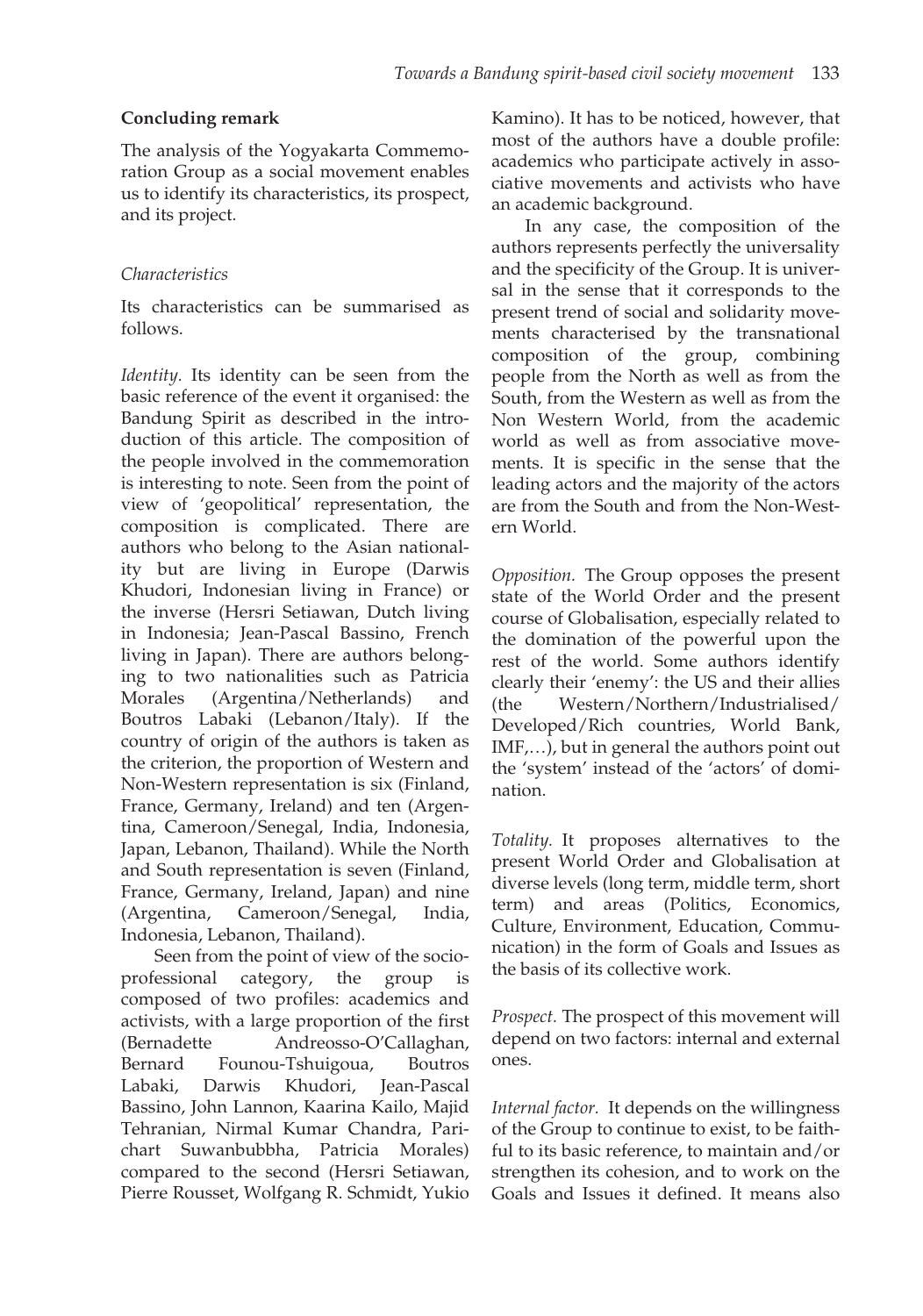that it depends on its capacity to regenerate, renew, perpetuate itself, especially with new generations of academics and activists willing to join in the movement.

At present, this group constitutes an interesting profile in the landscape of social and solidarity movements in the world, as stated in the characteristics above, especially for the fact that the leading and majority of the actors are from the South and from the Non-Western World, which still suffer the domination of the powerful, and that they form a coalition of influential academics, activists and religious leaders. The problem is that many of them are officially at the age of retirement (Samir Amin, François Houtard, Hersri Setiawan, Yves Berthelot, Boutros Labaki, Bernard Founou Tchuigoua, Nirmal Kumar Chandra, Wolfgang R. Schmidt). Therefore, regeneration is a crucial question for the continuity of the group.

*External factor.* The prospect of the Group depends on the relevance of its basic reference and its concrete work for the world situation, especially in proposing alternatives to the situation it criticises. At present, its basic reference (Bandung Spirit) is highly relevant to the challenge of the World Order and Globalisation, as evoked by some of the essays of the book. Seen from the complexity of the world problems it identifies, it is clear that its basic reference will still be relevant for a long time, if not forever. As for its concrete work, it is still to be seen, because it has just started to work.

*Project.* The Yogyakarta Commemoration Group has proposed the necessary elements of a social project in a global perspective through a set of fundamental goals and a considerable number of issues. It has to be noticed, however, that all the goals and issues proposed by the authors do not represent a collective work. They represent individual views of the authors, which have not been elaborated or approved collectively as a project proposal. They have formed nevertheless a good base for a project proposal, although there are some gaps. In terms of

Areas (of work), for example, some authors evoke the issue of the use of social sciences for the interest of the powerful. This issue is not covered by any area. Therefore, it may be worth adding Science and Technology to the list of Areas. There are also pressing issues related to the basic needs for living that are not evoked in the book, such as the commercialisation of water, the spread of AIDS, the increasing scarcity of the sources of energy. These issues may be grouped into another new area, for example Basic Needs. On the other hand, there are areas that are not sufficiently filled in with issues. This concerns, for example, the areas of the Environment, Education and Communication, each of which is represented only by one author. There are pressing issues that are not mentioned or developed in those areas, such as deforestation (Environment), commercialisation of education (Education), the use of media for the interest of the powerful (Communication). These lacks are understandable, since the publication was intended to be a 'preliminary work' for a greater event supposed to be organised later. So, they can be completed in the following activities. The question is what kind of event or activities can be developed from the 'preliminary work'? What will be the basis of the movement? What will be its relationship with other types of civil society movements? What will be its position related to the states or governments?

The keywords of the 'preliminary work' were 'Rethinking' (Solidarity in Global Society) and the 'Challenge' (of Globalisation for Social and Solidarity Movements). Therefore, it seems logical that the next activities or event, if there will be any, would be oriented towards the consequences of the 'rethinking' as a 'response' to the 'challenge'. It is clear from the diverse goals and issues proposed in the book that the Group needs to develop not only 'reflections', but also 'actions'. The Group cannot work only at the level of 'discourses' for an 'abstract' society, but also and especially 'actions' in the middle of a 'concrete' community. In order to achieve its 'global' goals, the Group needs a 'local' basis for its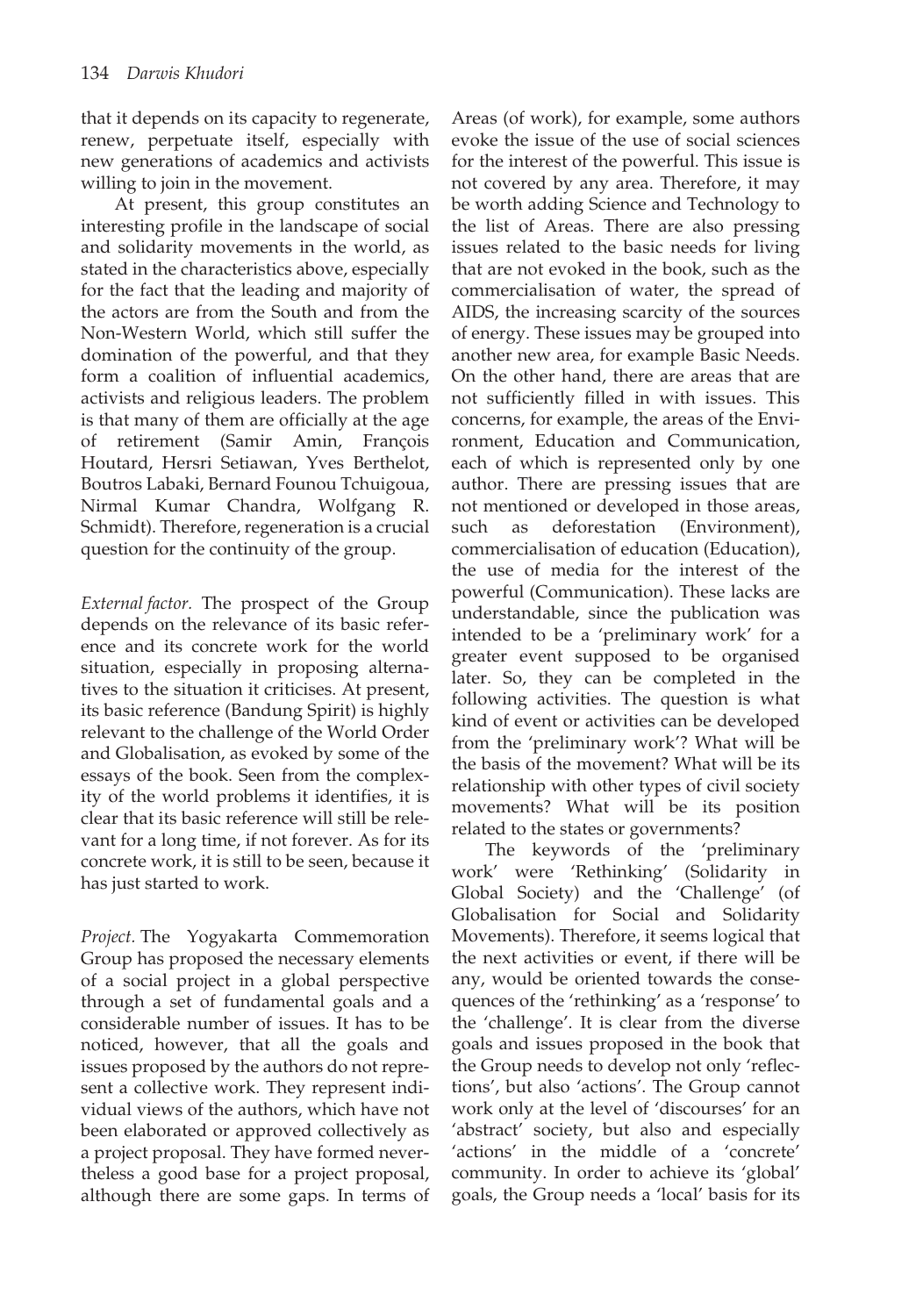actions. For that respect, some essays have given a clear indication and justification: theoretically, Regionalism can be an effective way to change the present course of Globalisation; concretely, Africa and Asia are the region that corresponds perfectly to the profile of the Group for several reasons. The most important one is that Africa and Asia share many things in common, especially the suffering from the domination by the powerful, the Colonisation in the past, and the Globalisation today. It is also in Africa and Asia that we find the poorest and least developed countries in the world. Above all, Africa and Asia are the basis of the movements started in the Bandung Asian–African Conference 1955. By taking Africa and Asia as the basis of the movement, it does not mean that the Group is closed to people or organisations based outside Africa and Asia. It means that the leading actors of the Movement are based in, or citizens of, African or Asian countries and that the basic field of their work is Africa and Asia. People or organisations based outside Africa or Asia can join in the Movement as allies.

In this case, the Yogyakarta Group cannot neglect the result of the Asian– African Summit – organised by the governments of Asian and African countries in the framework of the commemoration of the 50th anniversary of the Bandung Asian-African Conference – in Jakarta and Bandung in April 2005. The result cannot be neglected, because the states of Africa and Asia are also the legitimate heirs of the Bandung Asian–African Conference and their project is something to do with the Bandung Spirit. The theme of their summit was 'Reinvigorating the Bandung Spirit: Working Towards a New Asian–African Strategic Partnership' known as NAASP (http://www.asianafricansummit2005.org /default.htm). Among the most relevant points proposed by the summit, related to the question of Civil Society Organisations, is the following declaration:

We resolve that the sustainability of the NAASP shall be conducted through three tiers of interaction: an intergovernmental forum; sub-regional organizations; and people-to-people interaction, particularly business, academia, and civil society.

They have also set up an agenda as follows:

We are determined to develop an institutionalized process of the NAASP through convening: a Summit of Heads of State/Government every four years; a Ministerial Meeting of Foreign Ministers every two years; and Sectoral Ministerial and other Technical Meetings when deemed necessary. A Business Summit in conjunction with the Summit of Heads of State/Government will be held every four years. (http:// www.asianafricansummit2005.org/ statements\_declaration.htm)

It is interesting to notice that the Final Declaration has included an agenda for the Business Summit, but not for the Civil Society Summit. This fact may give advantage and disadvantage to Civil Society Movements. Advantage, because Civil Society is not the affair of government. It is the duty of the Civil Society Movements to decide what they should do. It may mean that the activists of Civil Society Organisations in Africa and Asia can develop their projects freely, without the control of the states. Disadvantage, because it may mean that the governments do not take into consideration seriously the Civil Society Movements; that the mention of Civil Society in the Final Declaration is just a kind of 'lip service' in order to appear 'politically correct'; and that the attitude of the governments will be indifferent when the Civil Society Movements take the same line of the governmental policy but repressive when the Civil Society Movements take a critical position. It may mean also that there will be no moral support, let alone financial support, from the states to the Civil Society Movements.

The Yogyakarta Group can take into consideration this situation in its project proposal without losing its principle: keeping independent position and critical attitude vis-à-vis the states.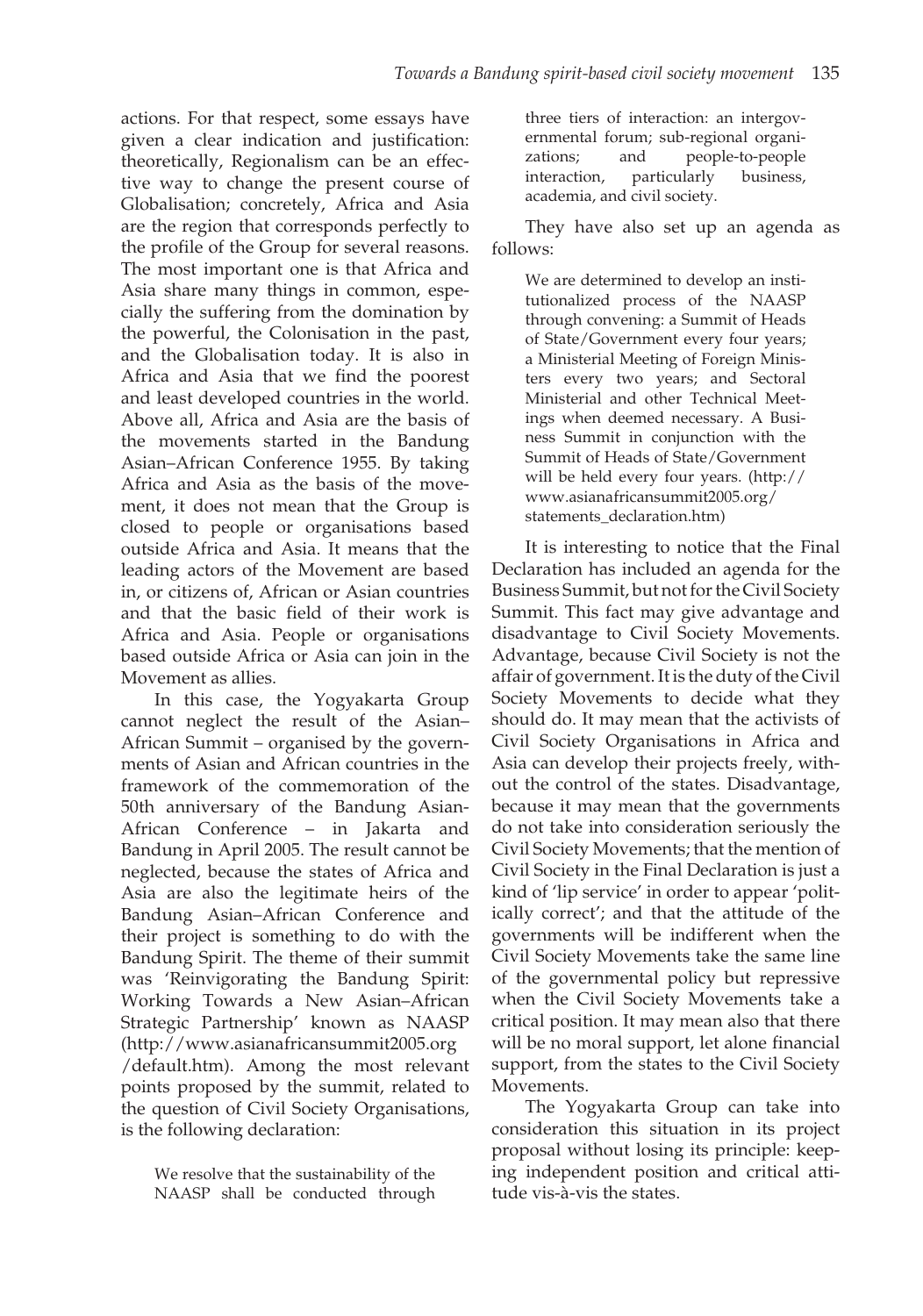#### **Notes**

- 1. Castells explains this notion by using other words: *identity* means the self-definition of the movement, what the movement is, in the name of whom the movement speaks; *opponent* – the principle of opposition – is the main enemy of the movement, which the movement designates consciously as such; *societal objective* – the principle of totality – is the idea which the movement has on the type of social order, or social organisation, to which the movement wishes to lead toward a historical horizon of its collective action (Castells 1997).
- 2. Hersri Setiawan is a writer, journalist and activist of social and cultural organisations, and a former representative of the Indonesian National Committee for the Asian-African Writers' Bureau in Colombo (1961–1965).
- 3. Bernadette Andreosso-O'Callaghan is an Ireland-based French, economist, Jean Monnet Professor of Economics and director of the Euro-Asia Centre, the University of Limerick, Ireland.
- 4. Jean-Pascal Bassino is French, an economist, and associate professor at Paul Valery University, Montpellier, France, temporarily based in Japan.
- 5. Kaarina Kailo is Finnish, a scholar of Women Studies, and a former professor of Women's Studies and Multiculturalism at Oulou University, Finland, currently more active in municipal politics and the international prodemocracy network, women's and peace organisations (Feminists for a Gift Economy, FemAttac).
- 6. Nirmal Kumar Chandra is Indian, an economist, a retired professor of Economics, Indian Institute of Management, Calcutta, and a member of the Third World Association of Economists.
- 7. Yves Berthelot is French, and economist, a former Deputy Secretary General of UNCTAD, a former Executive Secretary of Economic Commission for Europe, and president of the Centre International Lebret-IRFED – a France/ Switzerland-based NGO dedicated to dialogue and development.
- 8. Yukio Kamino is Japanese, a scholar of Social Sciences, with a background in African and Asian Studies. Kamino is an environmental activist, Co-Chair of the International Coordination Committee, OISCA International – a Japan-based transnational NGO dedicated to environmentally sustainable development worldwide.
- 9. Majid Tehranian is American/Iranian, a professor of International Communication at the University of Hawaii, and director of the Toda Institute for Global Peace and Policy Research.
- 10. Wolfgang R. Schmidt is German, a theologian, a scholar of International Law and Political

Science, and a former executive secretary of the World Council of Churches (WCC, Geneva, Switzerland). He is currently president of the World-wide Ecumenical Partnership, Germany/ Switzerland.

- 11. Patricia Morales is Argentinean/Dutch, a painter, writer, philosopher, and associate researcher at the Globus Institute for Globalisation, University of Tilburg, the Netherlands, and Catholic University of Leuven, Belgium, especially on the question of peace and solidarity in Latin American countries.
- 12. Pierre Rousset is French, the president of ESSF (Europe Solidaire Sans Frontières), a member of the International Commission of ATTAC (Association pour la Taxation des Transactions financières pour l'Aide aux Citoyens) for Asia-Pacific Link, and adviser to the European United Left/ Nordic Green Left Group in the European Parliament.
- 13. Bernard Founou-Tchuigoua is Cameroonese/ Senegalese, an economist, a former professor of Economics at Algiers University (Algeria) and IDEP (African Institute for Development and Planning), Dakar (Senegal), and research director at the Third World Forum, Dakar, Senegal.
- 14. Darwis Khudori is a France-based Indonesian, and coordinator of the International Organising Committee of the Yogyakarta Commemoration of the 50th anniversary of Bandung Asian–African Conference. See his short biography at the end of this article.
- 15. Boutros Labaki is Lebanese/Italian, a development economist, an engineer, activist and professor of Economic Development, Economic History and Sociology of the Middle East and the Arab World at Lebanese University, American University and Saint Joseph University in Beirut. Labaki is also Senior Vice-President of the Council of Reconstruction and Development of Lebanon (1991–2000), General Secretary of ILDES (Institut libanais pour le développement économique et social, Lebanon) and Vice President of the Centre International Lebret-IRFED (France/Switzerland) for Middle East and Arab World Research, Director at St Joseph University (Beirut).
- 16. Parichart Suwanbubbha is Thai, a scholar of Education Science and Religious Studies, an assistant professor of Religious Studies, and chairperson of Comparative Religion Graduate Programme at Mahidol University, Salaya, Nakornpathom, Thailand. Suwanbubbha is also a member of the working committee of Mahidol University Research Center for Peace Building.
- 17. John Lannon is Irish, a software design/development engineer, a scholar of Peace and Development Studies, Human Rights activist, and a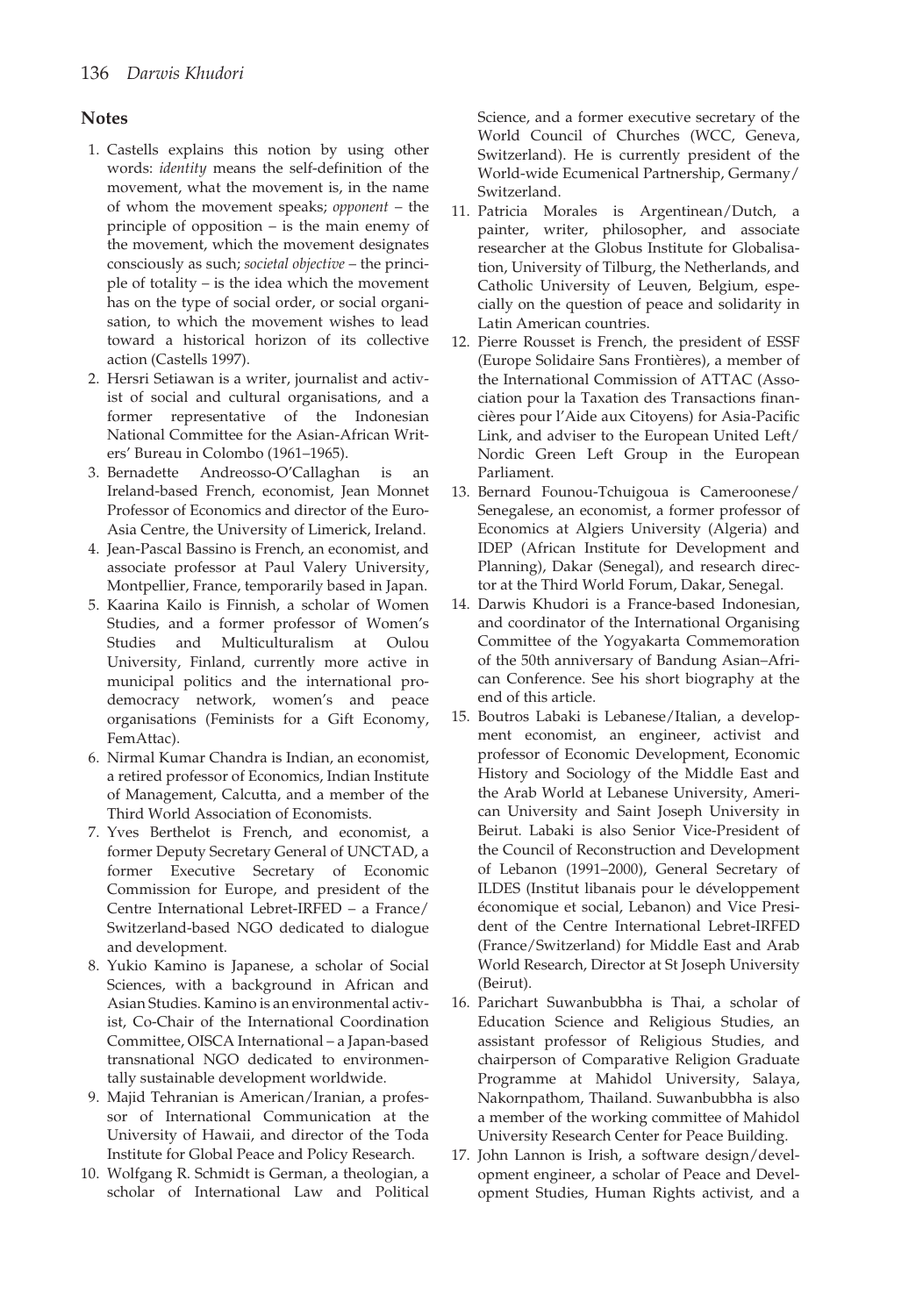researcher with the Praxis Centre for the study of Information and Technology in Peace, Conflict Resolution and Human Rights at Leeds Metropolitan University (UK). He is also a lecturer at the Euro-Asia Centre, University of Limerick, Ireland.

#### **References**

- Afro-Asian Peoples Solidarity Organisation (AAPSO) (2005) 'The resume of the International Conference on "Vision of Bandung after 50 years in Facing New Challenges" held in Cairo March 1–3, 2005, at Pyramisa hotel'. In Darwis Khudori (ed.) *BANDUNG 2005: Rethinking Solidarity in Global Society. The Challenge of Globalisation for Social and Solidarity Movements,* Yogyakarta: Department of Anthropology, Faculty of Cultural Sciences, Gadjah Mada University, and Yayasan Pondok Rakyat.
- All India Peace and Solidarity Organisation (AIPSO) (2005) 'We Owe a Lot to Bandung'. In Darwis Khudori (ed.) *BANDUNG 2005: Rethinking Solidarity in Global Society. The Challenge of Globalisation for Social and Solidarity Movements,* Yogyakarta: Department of Anthropology, Faculty of Cultural Sciences, Gadjah Mada University, and Yayasan Pondok Rakyat.
- Andreosso-O'Callaghan, Bernadette and Jean-Pascal, Bassino (2005) 'Socio-economic Convergence in the Bandung Countries, 1960–1999'. In Darwis Khudori (ed.) *BANDUNG 2005: Rethinking Solidarity in Global Society. The Challenge of Globalisation for Social and Solidarity Movements,* Yogyakarta: Department of Anthropology, Faculty of Cultural Sciences, Gadjah Mada University, and Yayasan Pondok Rakyat.
- Berthelot, Yves (2005) 'Bandung Fifty Years Later: Toward Another Development Model for the Post Globalisation Era'. In Darwis Khudori (ed.) *BANDUNG 2005: Rethinking Solidarity in Global Society. The Challenge of Globalisation for Social and Solidarity Movements,* Yogyakarta: Department of Anthropology, Faculty of Cultural Sciences, Gadjah Mada University, and Yayasan Pondok Rakyat.
- Castells, Manuel (1997) *The Power of Identity,* Oxford: Blackwell Publishers.
- Chandra, Nirmal Kumar (2005) 'Economics of Bandung – Then and Now'. In Darwis Khudori (ed.) *BANDUNG 2005: Rethinking Solidarity in Global Society. The Challenge of Globalisation for Social and Solidarity Movements,* Yogyakarta: Department of Anthropology, Faculty of Cultural Sciences, Gadjah Mada University, and Yayasan Pondok Rakyat.
- Founou-Tchuigoua, Bernard (2005) 'Solidarity Among the Peoples of Africa and Asia: Elements of A Political Economy'. In Darwis Khudori (ed.) *BANDUNG 2005: Rethinking Solidarity in Global Society. The Challenge of Globalisation for Social and Solidarity Movements,* Yogyakarta: Department of Anthropology, Faculty of Cultural Sciences, Gadjah Mada University, and Yayasan Pondok Rakyat.
- Kailo, Kaarina (2005) 'Solidarity and Globalism Revisited: The Gift Imaginary and New Models of the Human'. In Darwis Khudori (ed.) *BAND-UNG 2005: Rethinking Solidarity in Global Society. The Challenge of Globalisation for Social and Solidarity Movements,* Yogyakarta: Department of Anthropology, Faculty of Cultural Sciences, Gadjah Mada University, and Yayasan Pondok Rakyat.
- Kamino, Yukio (2005) 'Time for a Change of Heart: Facing the Global Environmental Crisis'. In Darwis Khudori (ed.) *BANDUNG 2005: Rethinking Solidarity in Global Society. The Challenge of Globalisation for Social and Solidarity Movements,* Yogyakarta: Department of Anthropology, Faculty of Cultural Sciences, Gadjah Mada University, and Yayasan Pondok Rakyat.
- Khudori, Darwis (2005) 'Identity-based Social Movements facing Globalisation: Challenge and Response, Resistance and Alternative'. In Darwis Khudori (ed.) *BANDUNG 2005: Rethinking Solidarity in Global Society. The Challenge of Globalisation for Social and Solidarity Movements,* Yogyakarta: Department of Anthropology, Faculty of Cultural Sciences, Gadjah Mada University, and Yayasan Pondok Rakyat.
- Labaki, Boutros (2005) 'Interrelated Solidarity Links in a Global Society: Islamic-Christian Dialogue and South-North Relations'. In Darwis Khudori (ed.) *BANDUNG 2005: Rethinking Solidarity in Global Society. The Challenge of Globalisation for Social and Solidarity Movements,* Yogyakarta: Department of Anthropology, Faculty of Cultural Sciences, Gadjah Mada University, and Yayasan Pondok Rakyat.
- Lannon, John (2005) 'Information and Communication Technologies: New Global Challenges and Opportunities for Social and Solidarity Movements'. In Darwis Khudori (ed.) *BANDUNG 2005: Rethinking Solidarity in Global Society. The Challenge of Globalisation for Social and Solidarity Movements,* Yogyakarta: Department of Anthropology, Faculty of Cultural Sciences, Gadjah Mada University, and Yayasan Pondok Rakyat.
- Morales, M.C. Patricia (2005) 'A Latin American Approach to Solidarity'. In Darwis Khudori (ed.) *BANDUNG 2005: Rethinking Solidarity in Global Society. The Challenge of Globalisation for Social and Solidarity Movements,* Yogyakarta: